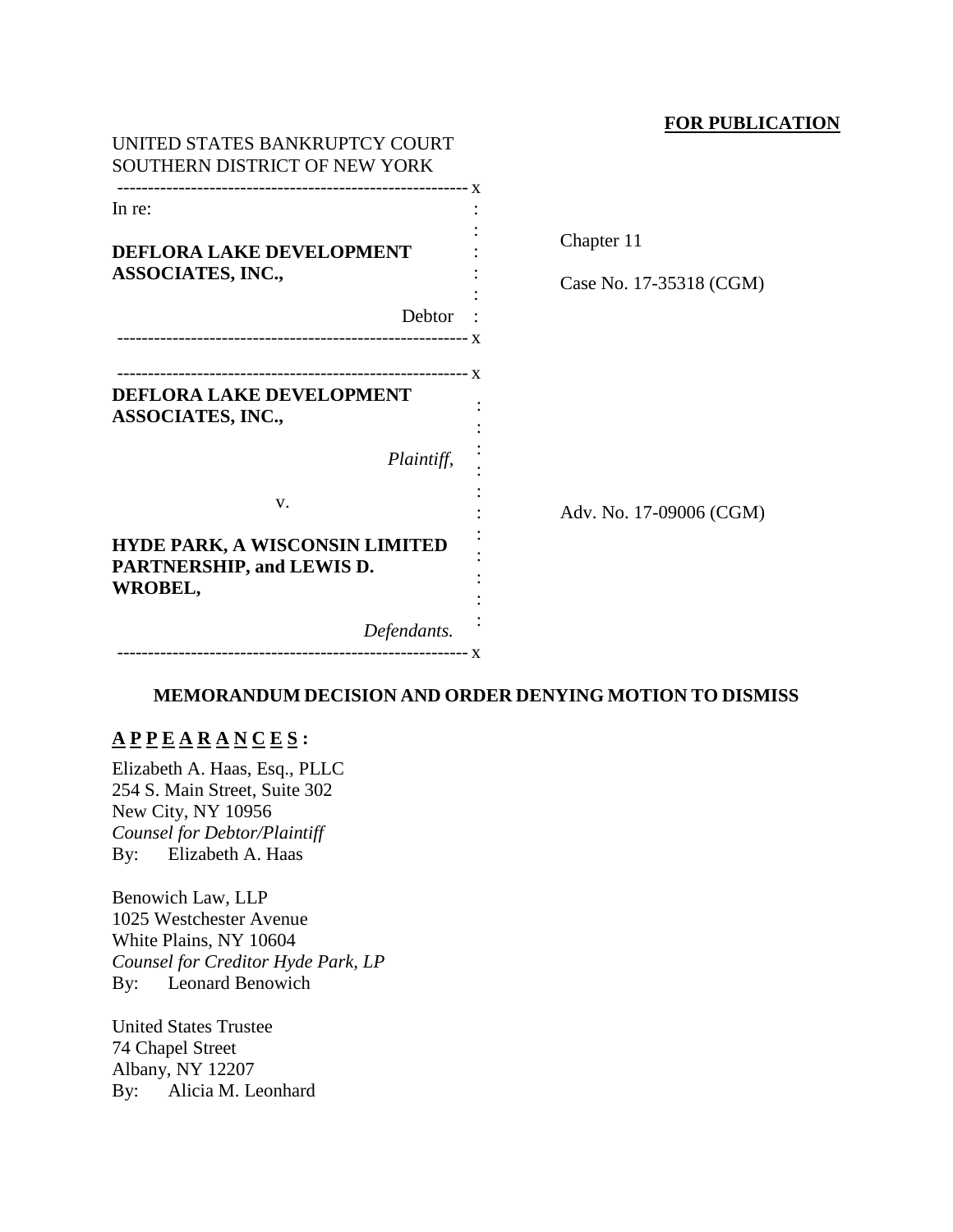## **CECELIA G. MORRIS CHIEF UNITED STATES BANKRUPTCY JUDGE**

The Debtor-Plaintiff here, DeFlora Lake Development Associates, Incorporated ("Debtor"), filed the instant complaint initiating this adversary proceeding against Defendant Hyde Park, LP's ("Hyde Park") and Lewis D. Wrobel, as Escrow Agent only, seeking a determination that certain escrow funds are property of the bankruptcy estate and turnover of property of the bankruptcy estate pursuant to 11 U.S.C. §§ 541 and 543, a declaratory judgment determining whether Hyde Park has an allowable claim for attorneys' fees, and the nature, extent and validity of Hyde Park's claims against the bankruptcy estate. Am. Compl. ¶¶ 1, 40, 41, ECF No.  $8<sup>1</sup>$  $8<sup>1</sup>$  $8<sup>1</sup>$  Now pending before the Court is Hyde Park's motion to dismiss the complaint for lack of subject matter jurisdiction, on grounds of *res judicata* and judicial estoppel. Mot. Dismiss 1–3, ECF No. 12. For the reasons stated below, and upon the record of the hearing held on July 18, 2017, Hyde Park's motion to dismiss is DENIED.

#### **BACKGROUND**

Debtor filed a petition for reorganization under chapter 11 of the Bankruptcy Code on March 2, 2017. *See* Petition, *In re DeFlora Lake Dev. Assocs.*, No. 17-35318 (Bankr. S.D.N.Y. Mar. 2, 2017). Debtor is a real estate holding company. Local Bankr. Rule 1007-2 Aff. ¶ 3, *In re DeFlora Lake Dev. Assocs.*, No. 17-35318. There are two shareholders of the Debtor. *Id.* ¶ 9. At the time of the filing of the petition, the Debtor had no employees and generated no regular income. *Id.* ¶¶ 14–15.

The Debtor filed for chapter 11 in order to obtain the benefits of the automatic stay and to

 $\overline{a}$ 

<span id="page-1-0"></span> $1$  Unless otherwise indicated, all citations to litigation documents are to the docket of adversary proceeding 17-09006.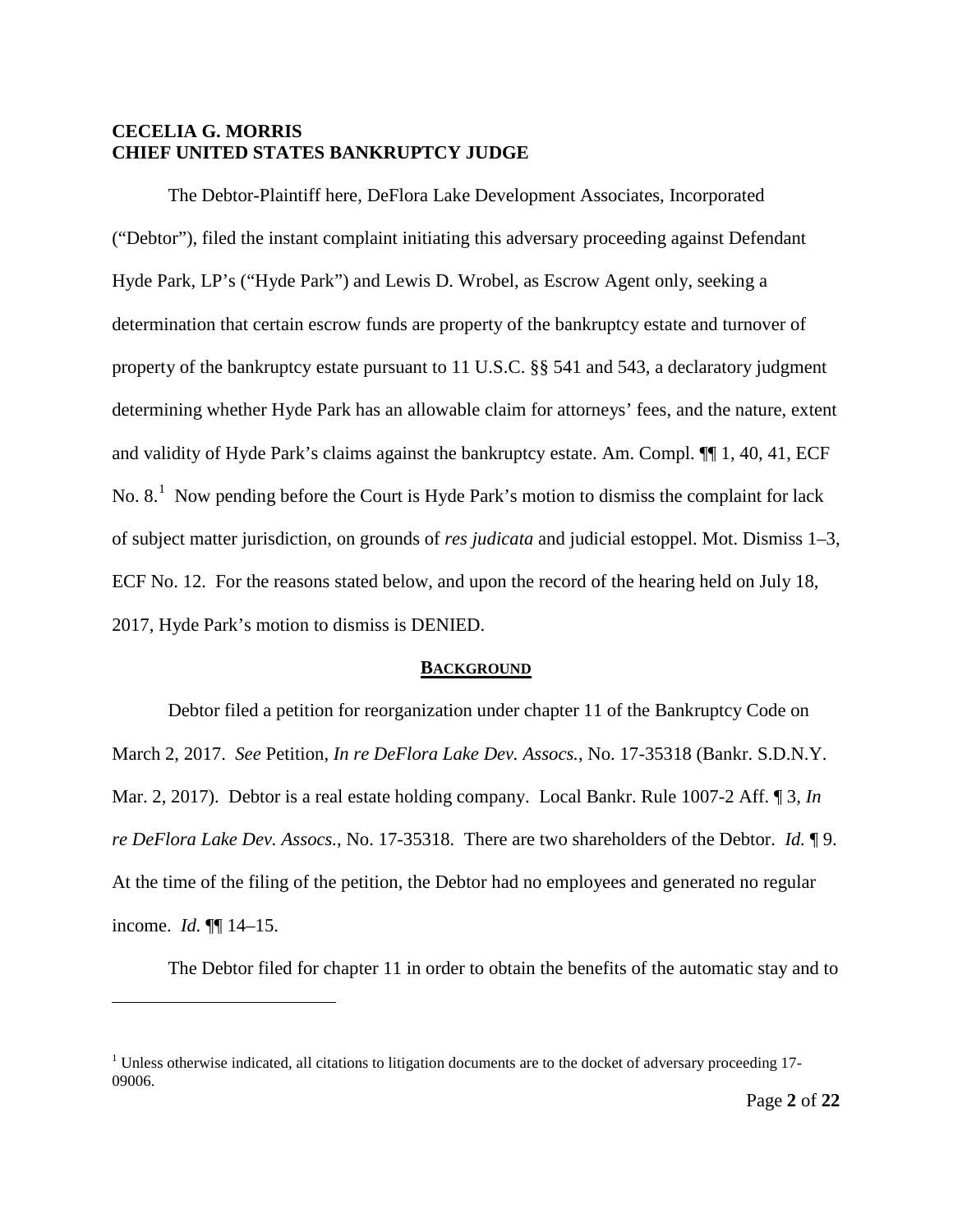recover property for the benefit of the estate that is currently being held in a special escrow account held by Mr. Wrobel as deed escrow agent. *Id.* ¶ 4; Opp'n to Mot. Dismiss 3–4, ECF No. 14-5. The Debtor's primary asset is a parcel of real estate located in Dutchess, and the monies in the special escrow fund, which are subject to the competing claims of Hyde Park and the subject of this adversary proceeding. *See* Local Bankr. Rule 1007-2 Aff. ¶ 11, *In re DeFlora Lake Dev. Assocs.*, No. 17-35318.

Debtor's predecessor, Ceasar DeFlora, and Hyde Park entered into a purchase agreement for the sale of land in 1980 ("the Land Contract"). Pursuant to the Land Contract, Hyde Park was to purchase 480 acres of land from the Debtor's predecessor, subdivided into several lots of land. Am. Compl. ¶ 9. At this time a sale price was established, and Debtor's predecessor agreed to extend the maturity date of the Land Contract upon Hyde Park's execution of a \$250,000 note. Opp'n to Mot. Dismiss 2.

The Land Contract was amended several times. In a fifth amendment ("Fifth Amendment") to the Land Contract, executed in December of 1995, the parties agreed that Hyde Park owed Debtor \$8,404,989.43 under the Land Contract and that Hyde Park would satisfy this debt solely from the proceeds of the management of the property and from the sale of parcels of the property. *Id.* ¶ 10; Mot. Dismiss 3. In the Fifth Amendment, the parties agreed that the obligation would be nonrecourse. Am. Compl. ¶ 13; Mot. Dismiss 3. The Fifth Amendment also provided that in satisfaction of Hyde Park's debt, the first \$1,800,000 in sales' proceeds from the property would go to the Debtor. Am. Compl. ¶ 14; Mot. Dismiss 3. After the amount of proceeds reached \$1,800,000, any additional revenue was to be equally divided between Hyde Park and the Debtor until the entire debt was repaid. Am. Compl. ¶ 14; Mot. Dismiss 3.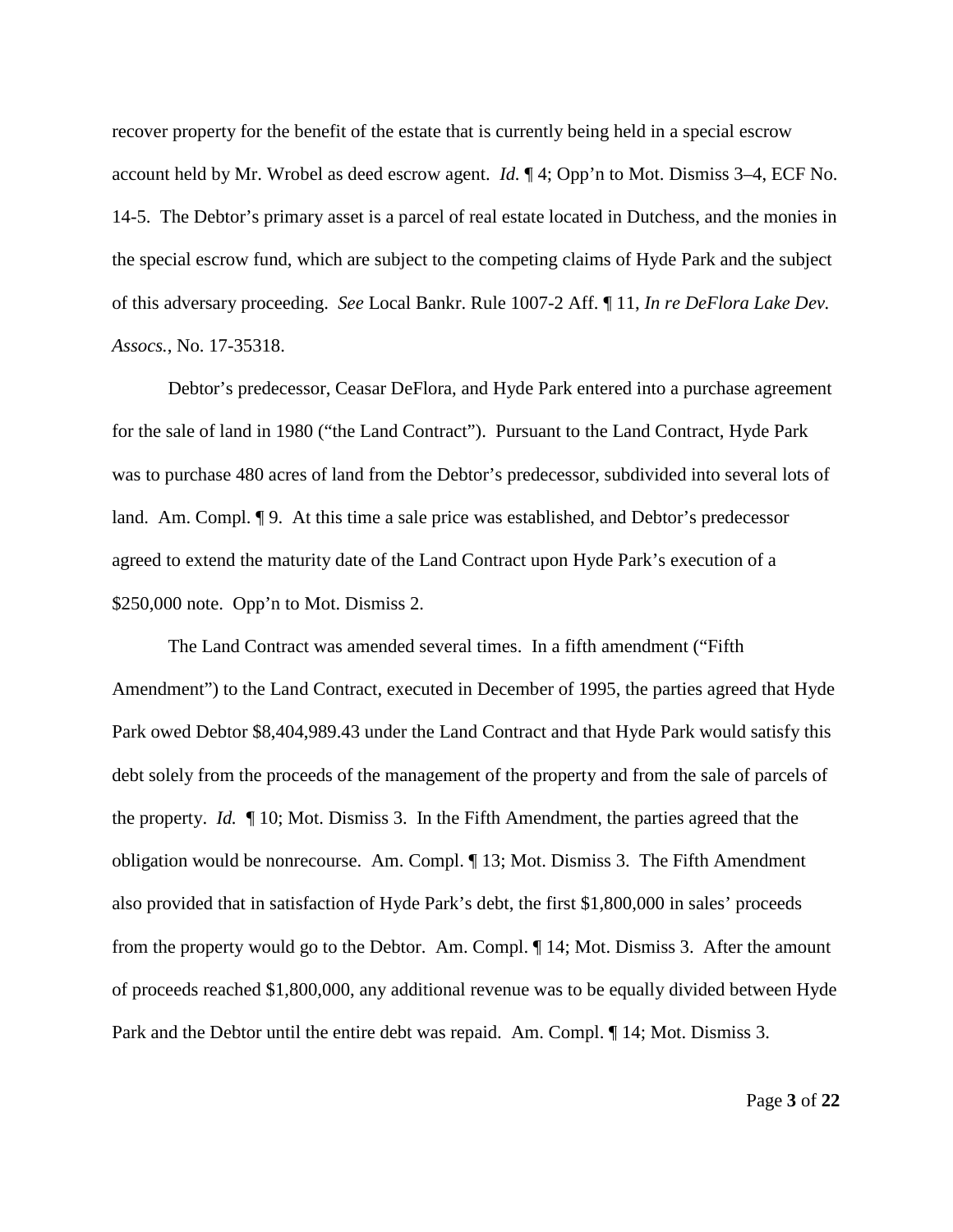In 1999, Debtor informed Hyde Park that Debtor intended to sell three parcels of land for \$900,000. Am. Compl. ¶ 16; Mot. Dismiss 3–4 (quoting *DeFlora Lake Dev. Assocs. v. Hyde Park*, No. 08-cv-8155, slip op. at 3–4 (S.D.N.Y. Mar. 30, 2011). Hyde Park objected on the grounds the sale price was too low. Am. Compl. ¶ 16; Mot. Dismiss 3–4 (quoting *DeFlora Lake Dev. Assocs. v. Hyde Park*, No. 08-cv-8155, slip op. at 3–4 (S.D.N.Y. Mar. 30, 2011). Hyde Park allowed the sale to go through on the condition that the Debtor deposit \$207,116 in escrow with Mr. Wrobel as Escrow Agent. *See* Opp'n to Mot. Dismiss Ex. 2, ECF No. 14-2. Mr. Wrobel deposited the funds into two separate accounts, one for Hyde Park and one for the Debtor, each with separate tax I.D. numbers. Am. Compl. ¶ 23; Mot. Dismiss 4. The funds have remained in escrow with Mr. Wrobel since that time. *See* Am. Compl. ¶¶ 21–24. There was no written escrow agreement, only a collection of four letters from Hyde Park, the Debtor, and Mr. Wrobel confirming receipt of the funds and advising that he would be depositing the funds into two separate escrow accounts. *See* Am. Compl. ¶ 24; Opp'n to Mot. Dismiss Ex. 2.

In 2008, Debtor filed suit in the District Court for the Southern District of New York ("District Court"), claiming Hyde Park had breached the Fifth Amendment to the Land Contract and seeking a declaration that Debtor was entitled to the special escrow funds. Am. Compl. ¶ 25; *DeFlora Lake Dev. Assocs., Inc., v. Hyde Park*, No. 08-cv-8155 (S.D.N.Y. filed Sept. 22, 2008) ("DeFlora I"). The District Court found that both the Debtor and Hyde Park's breach of contract claims to the special escrow funds were time barred by the New York statute of limitations. *Id.* ¶ 26; Mot. Dismiss Ex. 2 at 7–8. The District Court ruled that the alleged breach of contract had occurred in 1999 when Debtor deposited the \$207,116 into escrow with Mr. Wrobel, which occurred over six years before either Debtor or Hyde Park brought suit in the District Court. *Id.*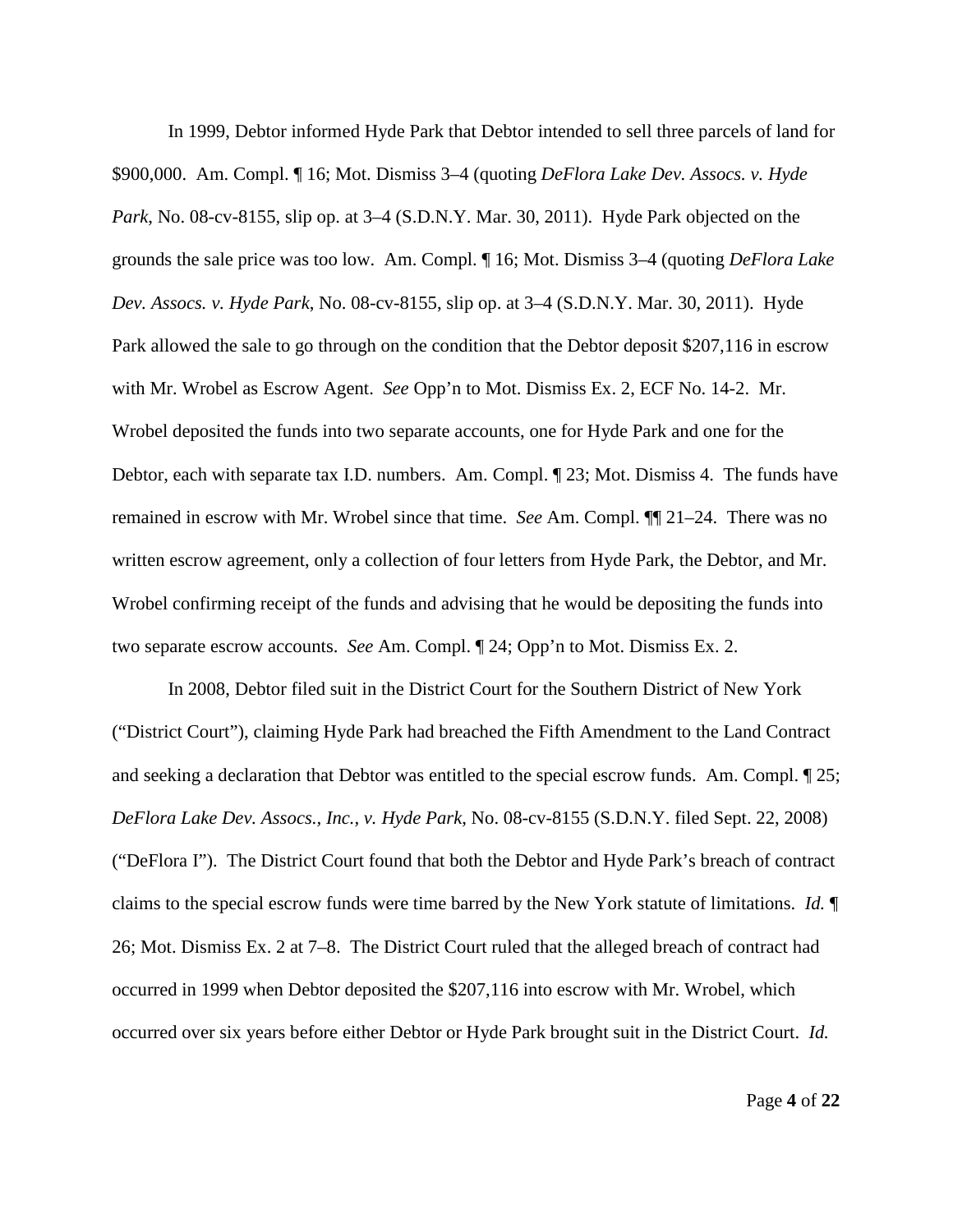In 2013, Debtor brought a second suit in the District Court seeking essentially the same relief. *DeFlora Lake Dev. Assocs., Inc., v. Hyde Park*, 13-cv-04811 (S.D.N.Y. filed July 11, 2013) ("DeFlora II"). Am. Compl. ¶ 27. In DeFlora II, Debtor alleged a different breach of contract claim against Hyde Park based on new facts. Mot. Dismiss Ex. 4 at 8:5–6, ECF No. 12- 5. In 2012, Debtor alleged that it attempted to sell the final parcel of land subject to the Land Contract, and that Hyde Park had refused to release the parcel in violation of Debtor's right to do so under the Land Contract. *Id.* at 8:7–9:3. Debtor argued a new breach of contract theory based on the escrow letters sent to Mr. Wrobel. Mot. Dismiss at Ex. 5 at 7:19–8:7, ECF No. 12-6. The Debtor alleged the escrow letters evidenced an intent by the parties to settle the dispute over the escrow funds after the last parcel of land was sold. *Id.* at 8:3–20. On a motion to dismiss by Hyde Park, the District Court dismissed Debtor's new breach of contract theory, finding that the escrow letters did not provide a plausible basis to conclude the parties intended to settle the dispute over the fair market value of the parcels sold in 1999 after the sale of the last parcel. *Id.* at 22:22–24:8. In the alternative, the Court ruled that Debtor would also have been estopped from making this arguments based on DeFlora I. *Id.* at 24:9–14.

While the District Court dismissed the breach of contract claim, the District Court also specifically found that with respect to the special escrow funds, "the parties didn't intend that money to sit there forever until the end of time. They intended it to be disposed of." *Id.* at 23:10–12. The District Court also indicated that the parties retained the power to negotiate and agree on the disposition of the escrow funds. Otherwise, the funds were at risk of escheating to the state. *See* Mot. Dismiss Ex. 4 at 27. Hyde Park sought, and was awarded, attorneys' fees as the prevailing party. Am. Compl. ¶¶ 29–30.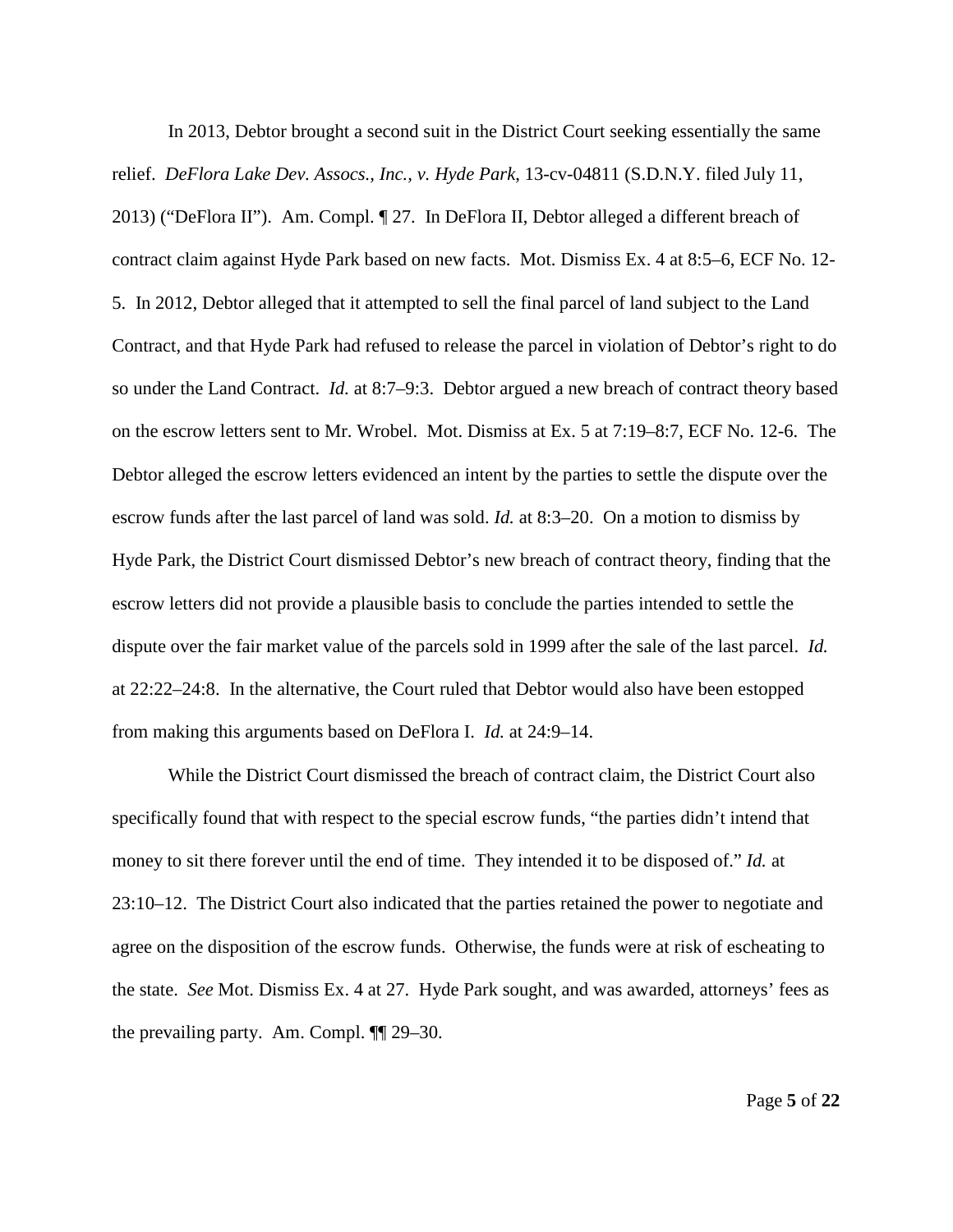After the District Court dismissed the DeFlora II action, Hyde Park sought an order enforcing the award of attorneys' fees, and turnover of the Debtor's interest in the special escrow funds to satisfy the fee award pursuant to New York Civil Practice Law and Rules § 5225 and § 5227. Mot. Dismiss Ex. 10 at 3, 11, ECF No. 12-11. The District Court granted Hyde Park's motion as to the attorneys' fees, and denied the motion for a turnover order. *Id.* at 5, 11–12. The District Court held that the attorneys' fees were to be paid by the Debtor "now" and not to be credited against Hyde Park's debt to the Debtor under the Land Contract as a non-recourse debt. *Id.* at 5. The District Court denied Hyde Park's motion for turnover on the grounds that Debtor did not have a "claim" to the escrow funds. *See id.* at 11–12. The Debtor appealed the District Court's determination that the non-recourse nature of the Land Contract prohibited a setoff of attorneys' fees against the special escrow fund. Hyde Park appealed the denial of that part of the motion seeking turnover of the special escrow funds. In separate summary orders, the Second Circuit affirmed the District Court's rulings on both issues. *See Deflora Lake Dev. Assocs. v. Hyde Park*, Nos. 15-2653-cv, 16-3436-cv, 2017 U.S. App. LEXIS 7814 (2d Cir. May 3, 2017); *DeFlora Lake Dev. Assocs. v. Park*, No. 16-2214-cv, 2017 U.S. App. LEXIS 7823 (2d Cir. May 3, 2017). In rejecting Hyde Park's arguments that it should be entitled to turnover of the fee award, the Second Circuit specifically held that neither parties' respective interests in the escrow funds had been determined. *See DeFlora*, 2017 U.S. App. LEXIS 7823, at \*4.

#### **MOTION TO DISMISS**

Page **6** of **22** On June 15, 2017, Hyde Park filed a motion to dismiss the adversary case. Hyde Park asserts that under Federal Rule of Civil Procedure 12(b)(6), incorporated and made applicable herein by Federal Rule of Bankruptcy Procedure 7012, the Debtor's claims to the special escrow funds are barred by *res judicata* and judicial estoppel. Mot. Dismiss 1–2; 8–14. Hyde Park also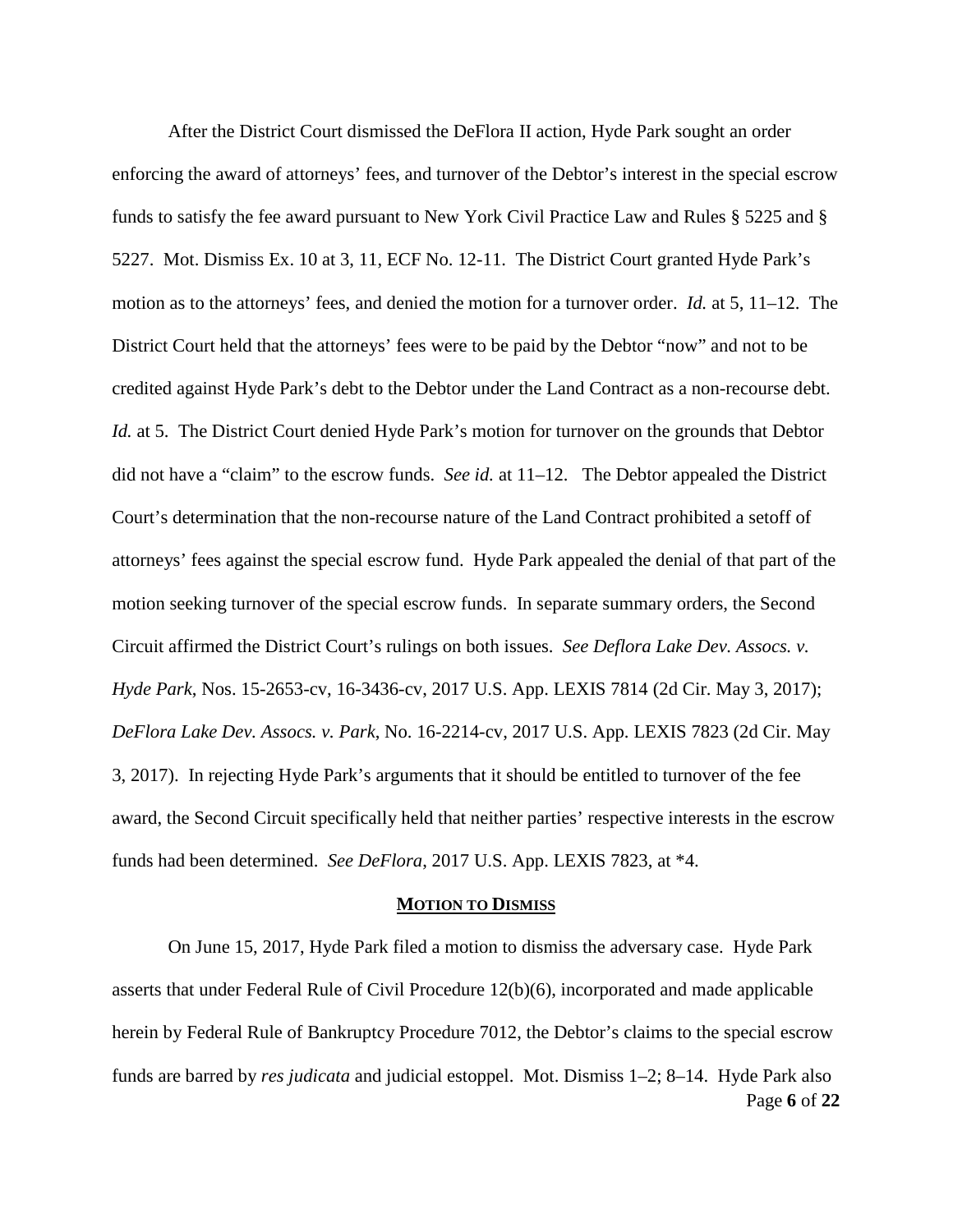argues that this Court lacks jurisdiction to enter a turnover order, or to declare Hyde Park's rights in the special escrow funds on the grounds that the special escrow funds are not property of the estate, and that Mr. Wrobel is not a custodian under the language of the Bankruptcy Code. *Id.* at 15–17.

In response, Debtor argues that as the Debtor-in-possession in this chapter 11 bankruptcy case, Debtor has an obligation to marshal assets of the estate for the benefit of creditors. Opp'n to Mot. Dismiss 5–7. Debtor also argues that it must first be determined what property is property of the estate under Bankruptcy Code § 541. *Id.* at 8–10. Debtor asserts that a determination by the District Court that both the Debtor and Hyde Park's breach of contract claims are time barred does not mean the special escrow funds are not property of the estate. *Id.* at 9. Debtor further alleges that a determination on property of the bankruptcy estate is a determination of a property right under the Bankruptcy Code, and not a breach of contract claim that would be time-barred under New York law. *Id.* at 12, 14, 15.

Additionally, per the Second Circuit's determination on appeal in DeFlora II, Debtor states that the parties' respective interests in the special escrow funds remain unresolved and are not subject to *res judicata*. *Id.* at 9–10, 17. Debtor asserts that only the breach of contract claim has been decided, and that it is alleging a separate cause of action here before the Bankruptcy Court. *Id.* at 15. As part of the turnover proceeding, Debtor must show that Mr. Wrobel is a custodian of property of the bankruptcy estate. Debtor asserts that Mr. Wrobel is a custodian of property of the estate pursuant to the definition in the Bankruptcy Code at § 101(11). *Id.* at 19. Regarding judicial estoppel, Debtor argues that it has not changed its position in the context of this bankruptcy case. *Id.* at 17–18. Debtor is alleging that the special escrow funds are property of the bankruptcy estate—that legal position is not judicially estopped. *Id.*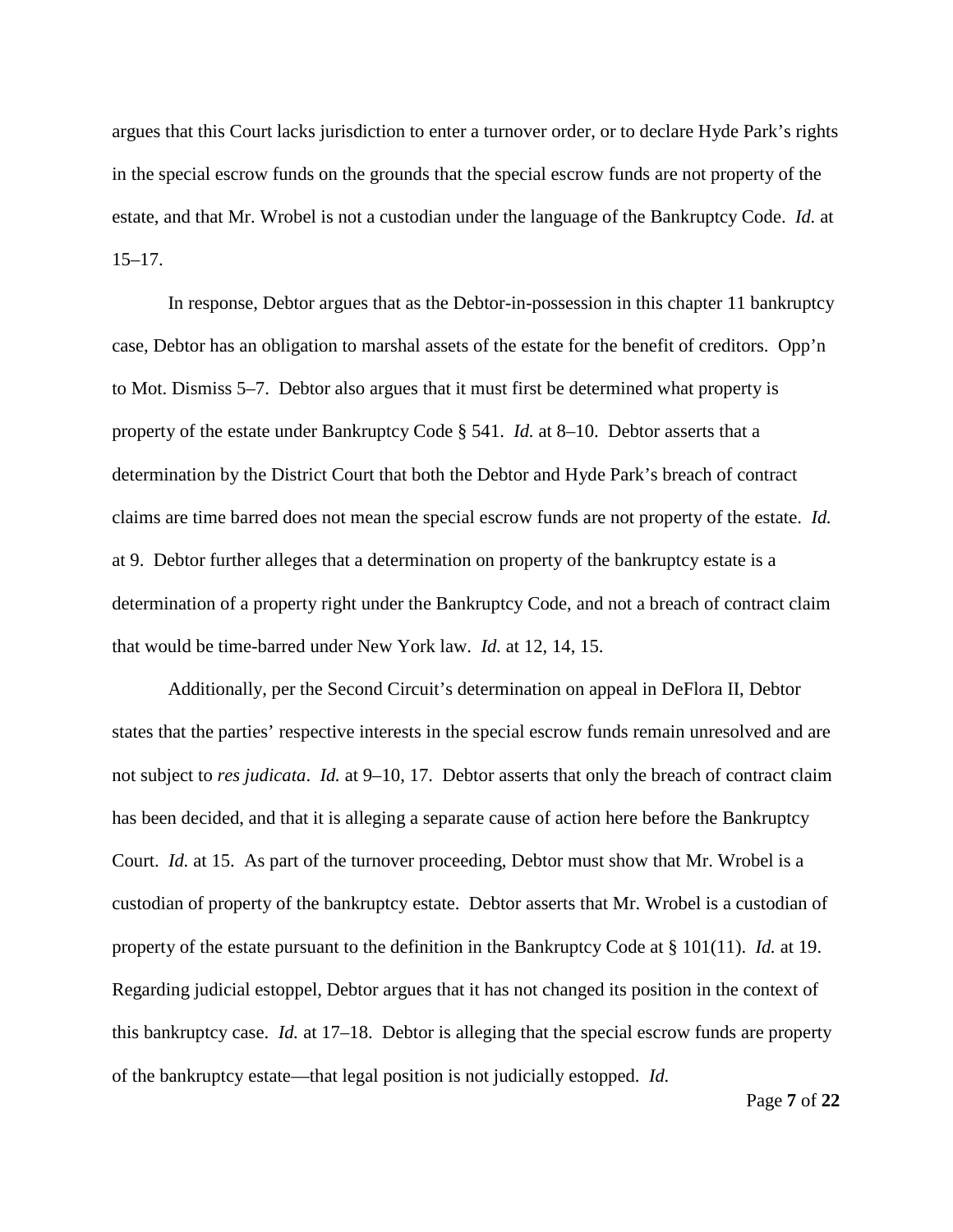As for jurisdiction, Debtor maintains that a determination of property of the estate is a core proceeding, and that this involves a matter concerning administration of the estate, a determination of a claim against the estate, and a proceeding on a turnover action, all of which are core proceeding under 28 U.S.C. § 157(b)(2). *See id.* at 18. Debtor maintains that Hyde Park's jurisdictional argument is predicated on the assumption that the special escrow funds are not property of the estate. *Id.* A proceeding to determine property of the estate is a core proceeding and squarely within this Court's jurisdiction. *Id.* at 18–19.

Of relevance when deciding a motion to dismiss the complaint, Debtor points out that Hyde Park's motion does not address the counts in Debtor's complaint regarding turnover of the deeds and other ancillary documents from Mr. Wrobel. *Id.* at 4 n.4. Hyde Park's motion to dismiss only addresses the special escrow funds and the status of Mr. Wrobel as a custodian under the Bankruptcy Code.

In reply, Hyde Park asserts that the escrow funds are not property of the estate. Reply 1, 4, ECF No. 15. Hyde Park argues that what is being determined here is whether Debtor has a claim to payment from the escrow funds and that this is what the District Court already determined. *Id.* at 1–3. Hyde Park also argues that the cause of action does not depend on whether one sues under the Bankruptcy Code or under New York state law—it is the same determination that will be made here that was already made by the District Court. *Id.* at 6.

#### **DISCUSSION**

#### **Jurisdiction**

Page **8** of **22** Before this Court can proceed with a determination on the motion to dismiss, the Court must determine the issue of jurisdiction. This Court has subject matter jurisdiction pursuant to 28 U.S.C. § 1334(a), 28 U.S.C. § 157(a) and the Standing Order of Reference signed by Chief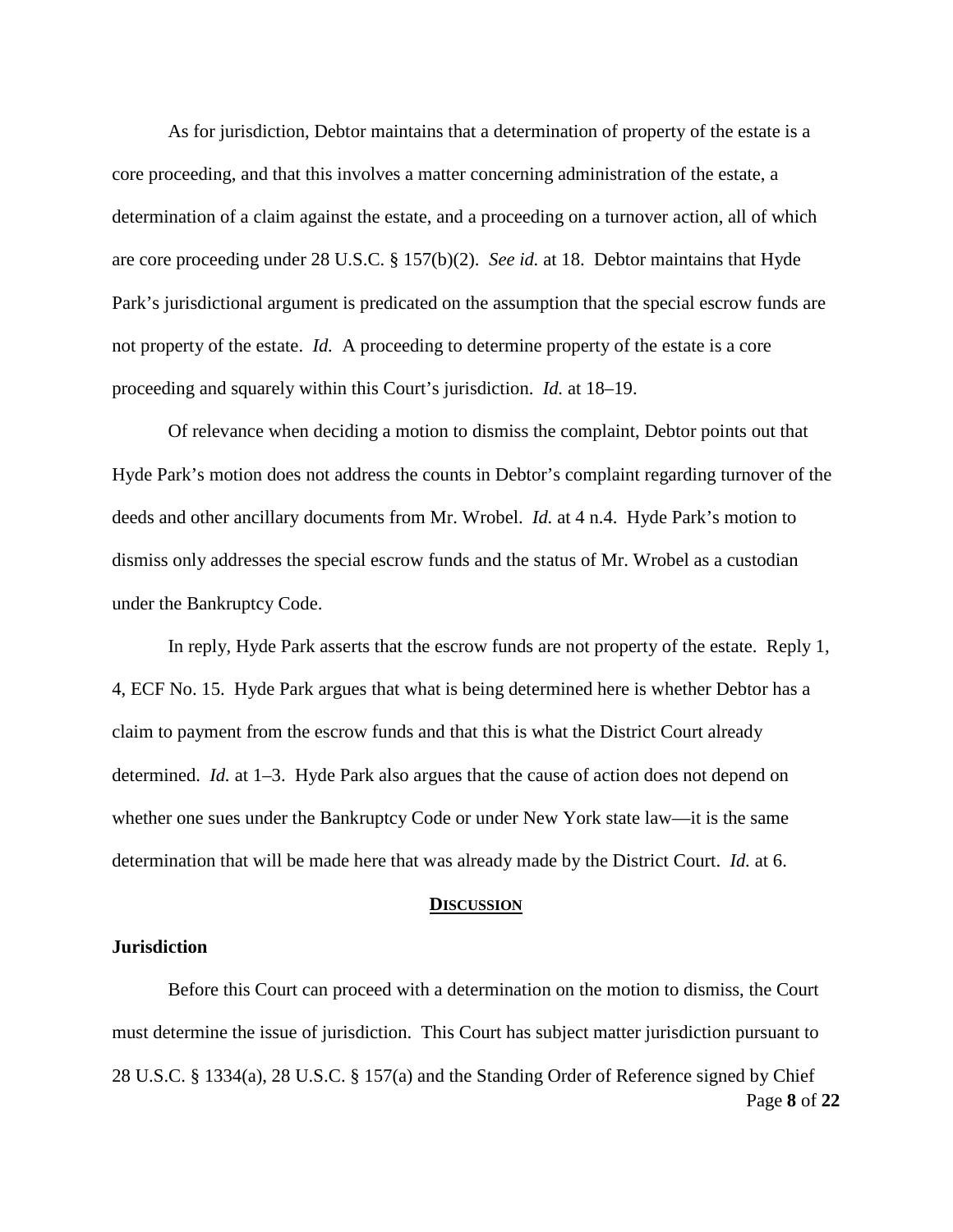Judge Loretta A. Preska dated January 31, 2012. Under 28 U.S.C. § 157(b)(2)(a), matters concerning administration of the estate, allowance or disallowance of claims against the estate, and orders to turn over property of the estate are core proceedings. Debtor's complaint alleges sufficient jurisdictional facts to place these proceedings within this Court's core jurisdiction.

Additionally, this matter involves a determination of property of the estate. It is widely held that "matters requiring a declaration of whether certain property comes within § 541's definition of 'property of the estate' are core proceedings." *Koken v. Reliance Grp. Holdings, Inc. (In re Reliance Grp. Holdings, Inc.)*, 273 B.R. 374, 394 (Bankr. E.D. Pa. 2002) (citing *Pension Benefit Guaranty Corp. v. Continental Airlines, Inc. (In re Continental Airlines)*, 138 B.R. 442, 445 (D. Del. 1992); *All American Laundry Service v. Ascher (In re Ascher)*, 128 B.R. 639, 643 (Bankr. N.D. Ill. 1991); *Knopfler v. Schraiber (In re Schraiber)*, 97 B.R. 937, 939–40 (Bankr. N.D. Ill. 1989)); *see also Carrega v. Grubb & Ellis Co. (In re Grubb & Ellis Co.)*, 523 B.R. 423, 440 (S.D.N.Y. 2014).

Hyde Park's arguments that this Court does not have jurisdiction to declare Hyde Park's rights in the special escrow funds or to enter a turnover order depend on the assumption that the special escrow funds are not property of the estate. Hyde Park puts the cart before the horse—a turnover proceeding requires that the property sought to be turned over is, in fact, property of the estate. *In re Brown*, 734 F.2d 119, 124 (2d Cir. 1984); *Yellow Cab Coop. Ass'n v. Mathis (In re Yellow Cab Coop. Ass'n)*, 178 B.R. 265, 269–70 (Bankr. D. Colo. 1995); *In re Redman Oil Co.*, 95 B.R. 516, 522 (Bankr. S.D. Ohio 1988) (citations omitted). Whether property is property of the estate is a question only a Bankruptcy Court can make with full authority.

Page **9** of **22** A determination on whether certain property is property of the bankruptcy estate is not only a core proceeding, it is a proceeding that involves this Court's exclusive jurisdiction. "The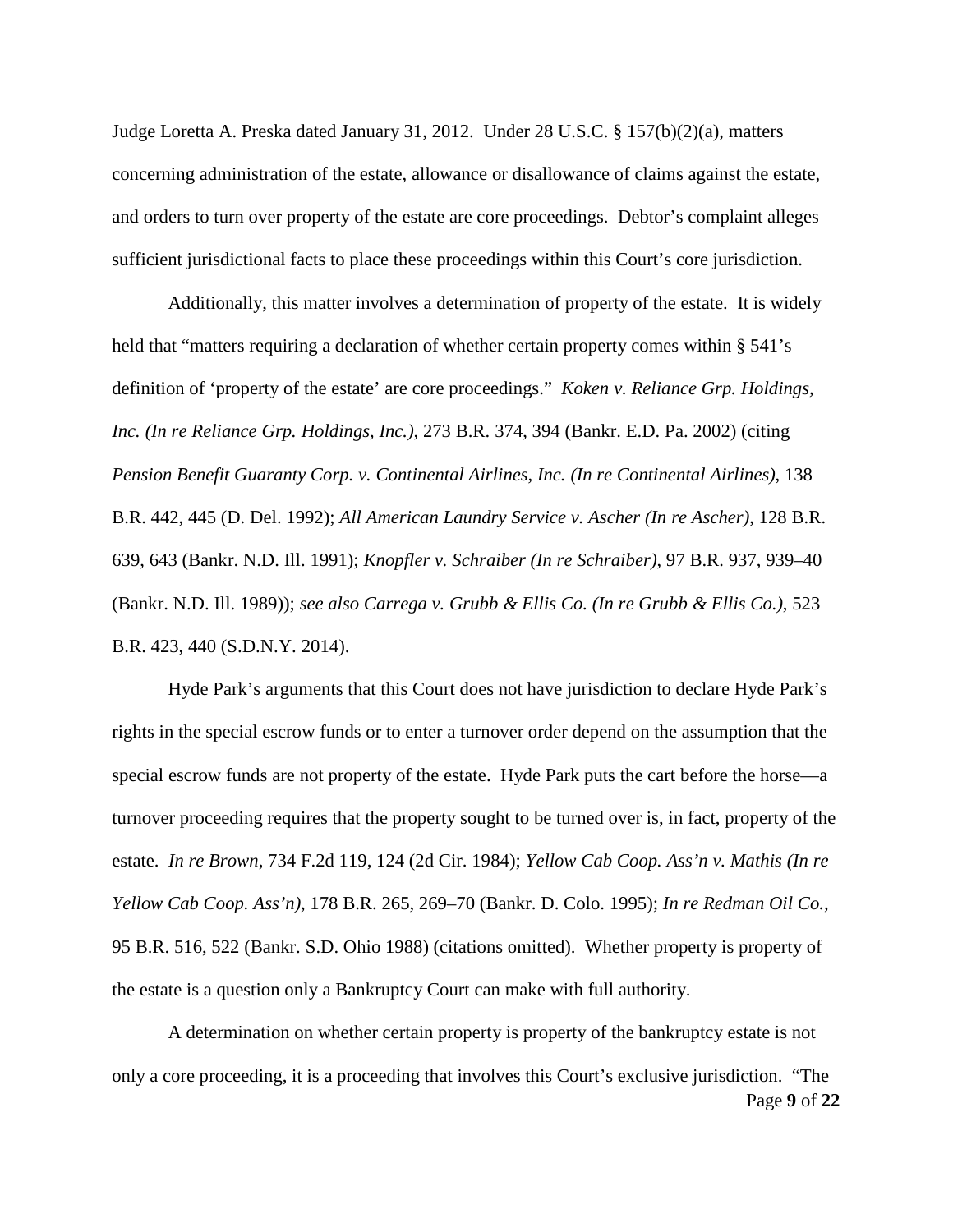Court has exclusive jurisdiction over all property of the debtor as of the commencement of the case, as well as property of the estate, regardless of where the property is located." *In re Salander O'Reilly Galleries*, 453 B.R. 106, 114 (Bankr. S.D.N.Y. 2011) (citing 28 U.S.C. § 1334(e)). It follows that a determination of what constitutes property of the estate subject to this Court's exclusive jurisdiction, also belongs to the Bankruptcy Court. *See In re McGuire*, 2015 Bankr. LEXIS 413, at \*33 (Bankr. W.D. Tenn. Jan. 14, 2015); *In re Brock*, 58 B.R. 797, 804 (Bankr. S.D. Ohio 1986); *In re Pruitt*, 401 B.R. 546, 553 (Bankr. D. Conn. 2009). Hyde Park's motion to dismiss on lack of subject matter jurisdiction is denied.

### **Legal Standard on a Motion to Dismiss**

Under Federal Rule of Civil Procedure 8(a), incorporated and made applicable by Federal Rule of Bankruptcy Procedure 7008, to state a claim for relief the complaint must contain "a short and plain statement of the claim showing that the pleader is entitled to relief . . . ." Upon a motion to dismiss under Federal Rule of Civil Procedure 12(b)(6), incorporated and made applicable here by Federal Rule of Bankruptcy Procedure 7012, the Court may dismiss any count in the complaint that fails to state a claim for which relief can be granted.

"'[W]hen ruling on a defendant's motion to dismiss, a judge must accept as true all of the factual allegations contained in the complaint.'" *Pearl River Union Free Sch. Dist. v. Duncan*, 56 F. Supp. 3d 339, 353 (S.D.N.Y. 2014) (quoting *Erickson v. Pardus*, 551 U.S. 89, 94 (2007); and then citing *Nielsen v. Rabin*, 746 F.3d 58, 62 (2d Cir. 2014); *Aegis Ins. Servs., Inc. v. 7 World Trade Co.*, 737 F.3d 166, 176 (2d Cir. 2013)). From the facts alleged in the complaint, the Court must also "draw[] all reasonable inferences in favor of the plaintiff." *Koch v. Christie's Int'l Pub. Ltd. Co.*, 699 F.3d 141, 145 (2d Cir. 2012) (citing *Muto v. CBS Corp.*, 668 F.3d 53, 56 (2d Cir. 2012)).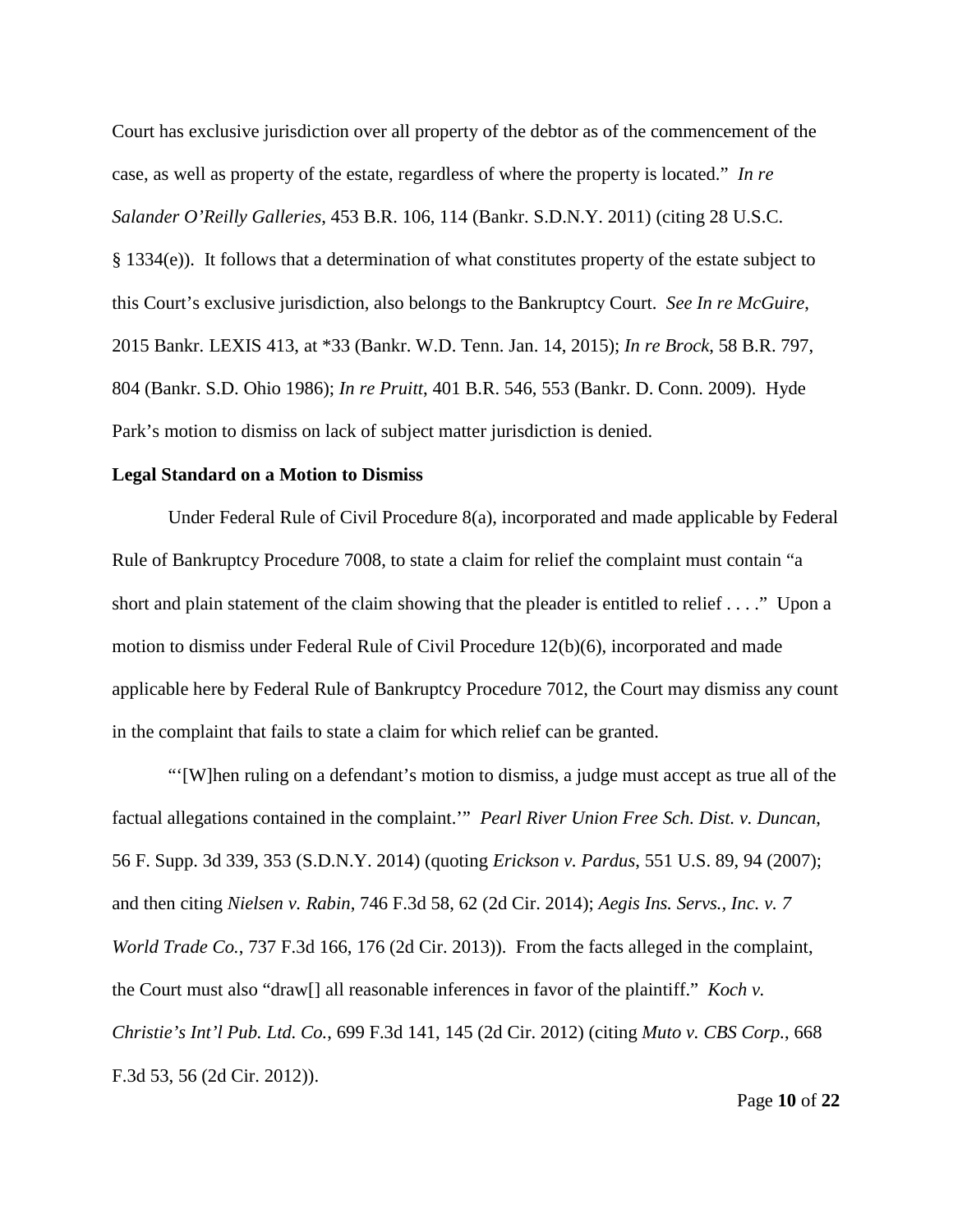"On a motion to dismiss, the court may consider 'any written instrument attached to [the complaint] as an exhibit or any statements or documents incorporated in it by reference." *Yak v*. *Bank Brussels Lambert*, 252 F.3d 127, 130 (2d Cir. 2001) (quoting *Cortec Indus., Inc. v. Sum Holding L.P.*, 949 F.2d 42, 47 (2d Cir. 1991)). "Moreover, 'on a motion to dismiss, a court may consider . . . matters of which judicial notice may be taken, [and] documents either in plaintiffs' possession or of which plaintiffs had knowledge and relied on in bringing suit.'" *Kalyanaram v. Am. Ass'n of Univ. Professors at the N.Y. Inst. of Tech.*, 742 F.3d 42, 44 n.1 (2d Cir. 2014) (quoting *Chambers v. Time Warner, Inc.*, 282 F.3d 147, 153 (2d Cir. 2002)).

"While a complaint attacked by a Rule 12(b)(6) motion to dismiss does not need detailed factual allegations, a plaintiff's obligation to provide the 'grounds' of his 'entitle[ment] to relief' requires more than labels and conclusions, and a formulaic recitation of the elements of a cause of action will not do." *Bell Atl. Corp. v. Twombly*, 550 U.S. 544, 555 (2007) (citing *Conley v. Gibson*, 355 U.S. 41, 47 (1957); *Sanjuan v. American Bd. of Psychiatry and Neurology, Inc.*, 40 F.3d 247, 251 (7th Cir. 1994); *Papasan v. Allain*, 478 U.S. 265, 286 (1986)). "To survive a motion to dismiss, a complaint must contain sufficient factual matter, accepted as true, to 'state a claim to relief that is plausible on its face.'" *Ashcroft v. Iqbal*, 556 U.S. 662, 678 (2009) (quoting *Twombly*, 550 U.S. at 570). While the Court must accept as true all factual allegations, this is "inapplicable to legal conclusions." *Id.*

### **Res Judicata**

Page **11** of **22** "The doctrine of *res judicata*, or claim preclusion, holds that 'a final judgment on the merits of an action precludes the parties or their privies from relitigating issues that were or could have been raised in that action.'" *Monahan v. N.Y. City Dep't of Corr.*, 214 F.3d 275, 284 (2d Cir. 2000) (quoting *Allen v. McCurry*, 449 U.S. 90, 94 (1980); and then citing *Burgos v.*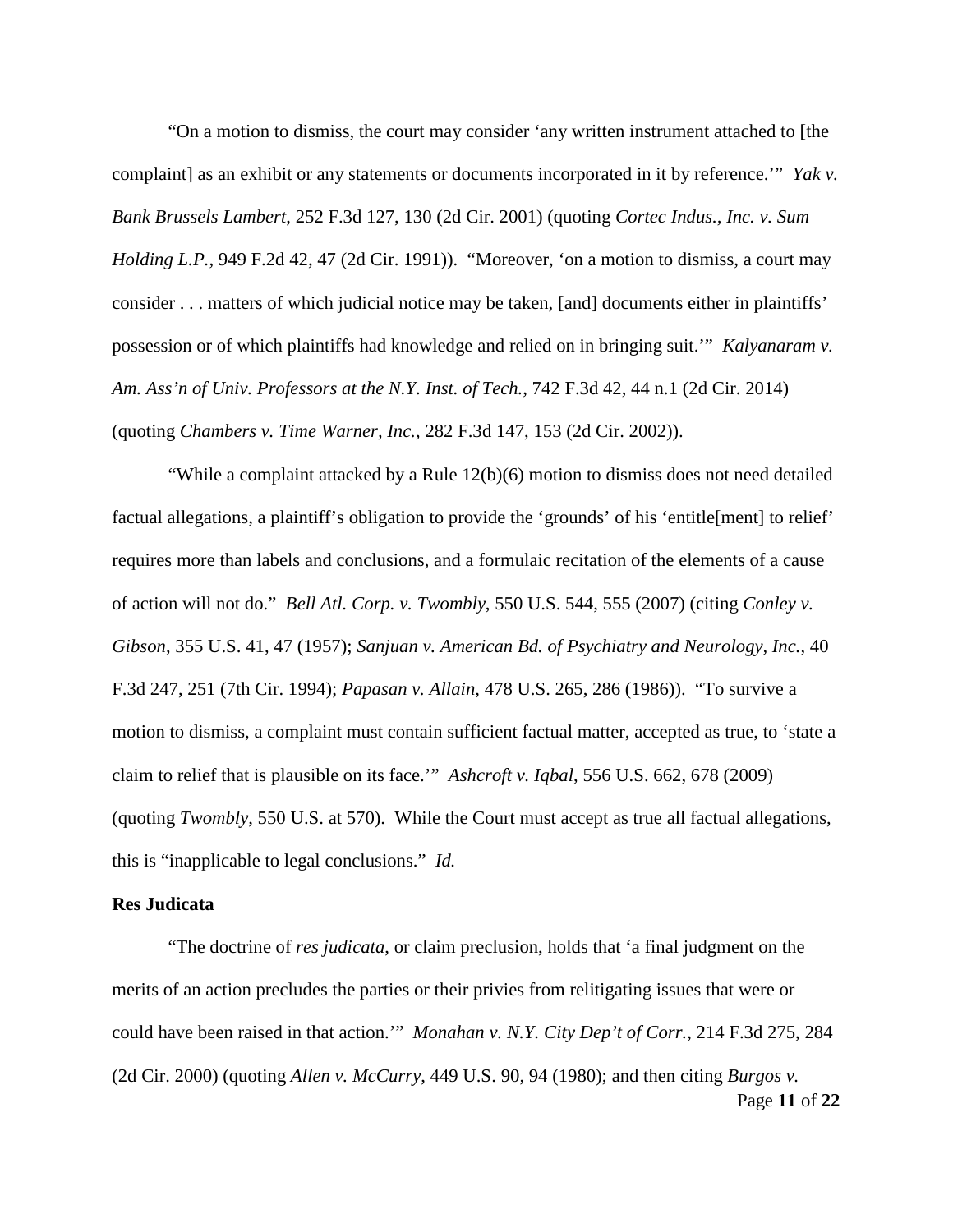*Hopkins*, 14 F.3d 787, 789 (2d Cir.1994)). The doctrine also provides that "a final judgment on the merits bars further claims by parties or their privies based on the same cause of action." *Montana v. United States*, 440 U.S. 147, 153 (1979) (citations omitted). The purpose of the doctrine of *res judicata* is to promote finality. *See Chase Manhattan Bank, N.A. v. Celotex Corp.*, 56 F.3d 343, 345 (2d Cir. 1995) (citations omitted).

"'To determine whether the doctrine of res judicata bars a subsequent action, we consider whether 1) the prior decision was a final judgment on the merits, 2) the litigants were the same parties, 3) the prior court was of competent jurisdiction, and 4) the causes of action were the same.'" *Brown Media Corp. v. K&L Gates*, LLP, 854 F.3d 150, 157 (2d Cir. 2017) (quoting *In re Layo*, 460 F.3d 289, 292 (2d Cir. 2006)). "The burden is on the party seeking to invoke *res judicata* to prove that the doctrine bars the second action." *Computer Assocs. Int'l, Inc. v. Altai, Inc.*, 126 F.3d 365, 369 (2d Cir. 1997) (citing *Thomas v. New York City*, 814 F.Supp. 1139, 1148 (E.D.N.Y.1993)).

Page **12** of **22** "Whether or not the first judgment will have preclusive effect depends in part on whether the same transaction or connected series of transactions is at issue, whether the same evidence is needed to support both claims, and whether the facts essential to the second were present in the first." *N.L.R.B. v. United Techs. Corp.*, 706 F.2d 1254, 1260 (2d Cir. 1983) (citing *Tucker v. Arthur Andersen & Co.*, 646 F.2d 721, 726–28 (2d Cir.1981); *Herendeen v. Champion Int'l Corp.*, 525 F.2d 130, 133–34 (2d Cir.1975); RESTATEMENT (SECOND) OF JUDGMENTS § 24(1) (AM. LAW INST.1982)); *see also Sure-Snap Corp. v. State St. Bank & Trust Co.*, 948 F.2d 869, 874 (2d Cir. 1991). While New York follows a transactional approach to *res judicata*, *see Buckskin Realty, Inc. v. Windmont Homeowners Ass'n (In re Buckskin Realty, Inc.)*, 2016 Bankr. LEXIS 3458, at \*21 (Bankr. E.D.N.Y. Sep. 23, 2016), "[t]o determine the applicability of *res*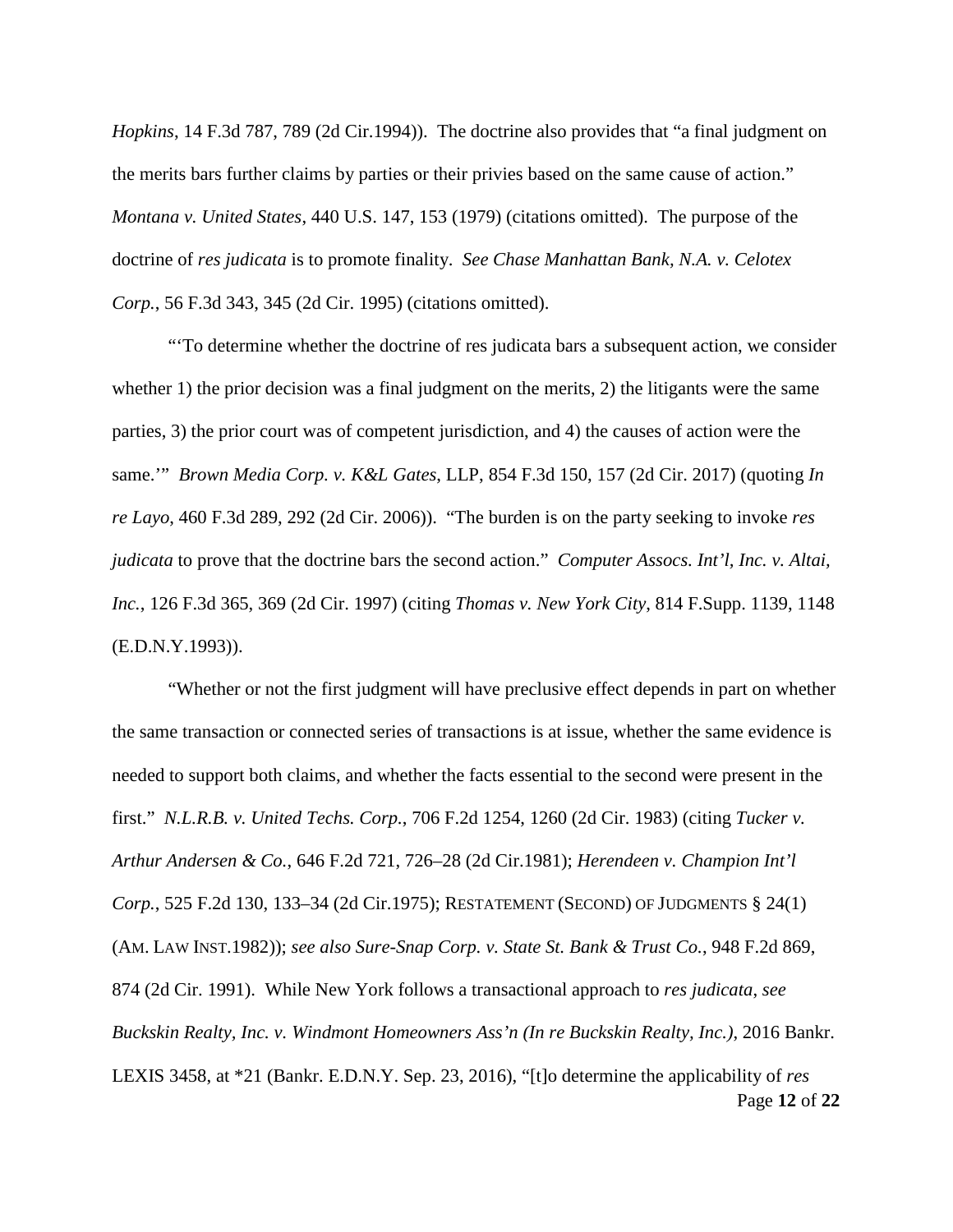*judicata* to the facts before us, we must decide first if the 'cause of action' which the [Debtor] now seeks to assert is the 'same cause of action' that was asserted in" the prior case. *Nevada v. United States*, 463 U.S. 110, 130 (1983).

A motion to dismiss under Rule 12(b)(6) may assert that *res judicata* or collateral estoppel bars any claim for which relief could be granted. *See, e.g.*, *Day v. Moscow*, 955 F.2d 807, 811 (2d Cir. 1992); *Sassower v. Abrams*, 833 F. Supp. 253, 264 n.18 (S.D.N.Y. 1993). "Dismissal based on *res judicata* or collateral estoppel is appropriate where it is clear from the face of the complaint and from matters of which the Court takes judicial notice that plaintiff's claims are barred." *Bd. of Managers of the 195 Hudson St. Condo. v. Jeffrey M. Brown Assocs.*, 652 F. Supp. 2d 463, 472 (S.D.N.Y. 2009) (citing *Houbigant, Inc. v. Dev. Specialists, Inc.*, 229 F. Supp. 2d 208, 220 (S.D.N.Y. 2002)).

Two elements of *res judicata* are not disputed here—the prior District Court and Second Circuit decisions undoubtedly involved the same parties, and the District Court and Second Circuit were competent courts of jurisdiction. The issues here involve whether Debtor is alleging the same cause of action that was asserted in the prior cases, and whether there was a final determination on the merits of these same causes of action. The answer to these questions must be "no."

Page **13** of **22** Hyde Park argues that *res judicata* applies to bar the Debtor's complaint on the grounds that both the District Court and the Second Circuit "have already determined that Debtor has no claim to the Escrow Funds." Mot. Dismiss 8. Hyde Park argues that DeFlora I and DeFlora II involved precisely the same issues, the same transactions, and the same evidence that will be presented here in this adversary proceeding. *Id.* at 9. In Hyde Parks' reply, Hyde Park insists that the identity of the causes of action depend on whether the same series of factual transactions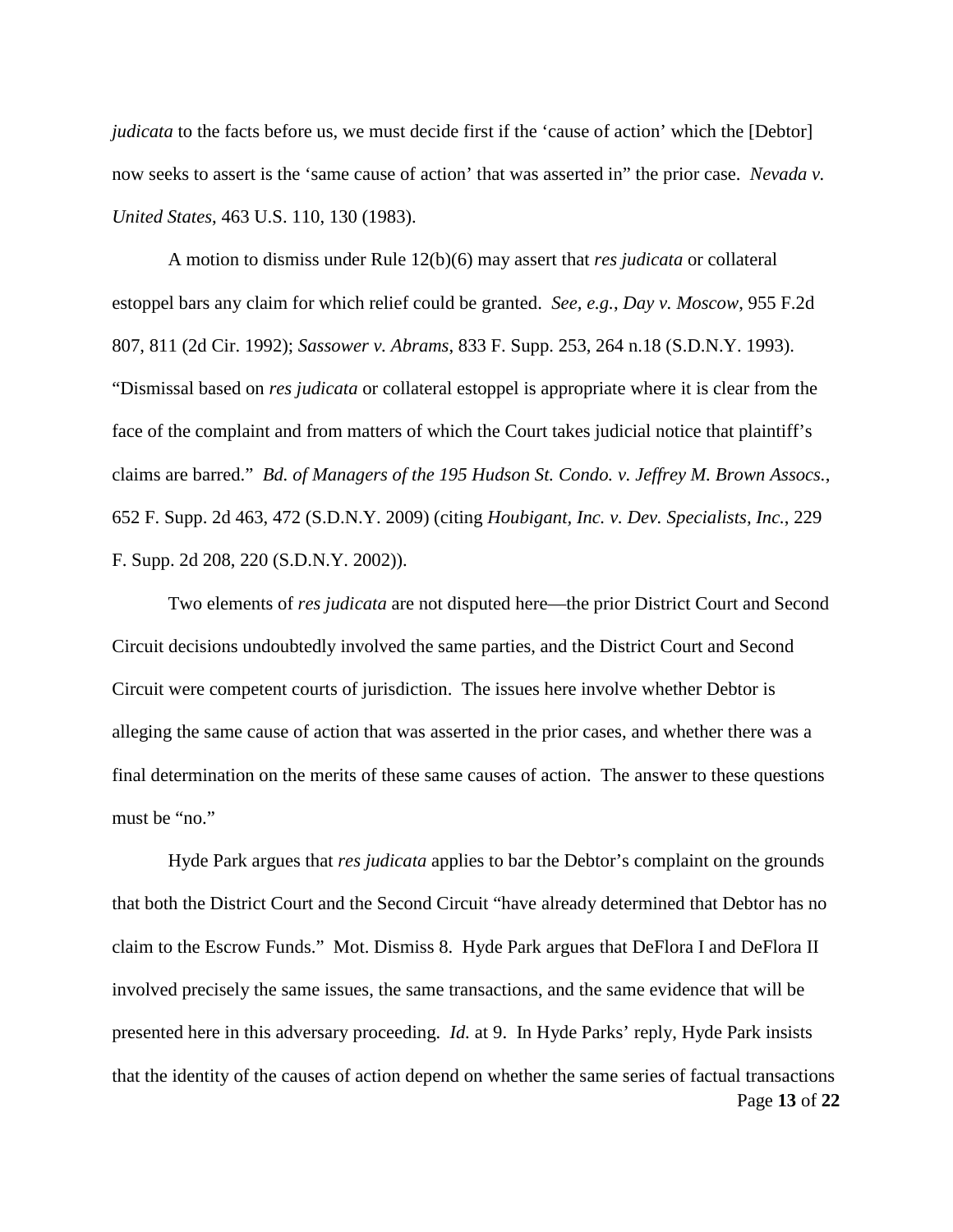are being alleged. Reply 6. Hyde Park asserts that both the District Court and the Second Circuit already determined neither party has an interest in the special escrow funds, and that the same determination that was sought there is being sought here under Bankruptcy Code § 541. *Id.*

Hyde Park misstates the Second Circuit's holding on the parties' respective interests in the escrow funds. The Second Circuit explicitly held that there had been no determination of the parties' interests in the special escrow funds, stating that the issue "remained unresolved." *See DeFlora*, 2017 U.S. App. LEXIS 7823, at \*4. Hyde Park also fails to distinguish between a cause of action that can only be brought pursuant to the Bankruptcy Code and a claim for breach of contract arising out of state law. A cause of action based on New York law for breach of contract cannot be the same as a cause of action based on the Bankruptcy Code for turnover of property of the estate or a determination of property of the estate, nor could either cause of action have been raised in the District Court proceedings. *See, e.g.*, *In re Quade*, 482 B.R. 217, 235 (Bankr. N.D. Ill. 2012) (finding that a debtor could not waive bankruptcy exemptions in prepetition state court proceedings); *Billing Res. v. FTC (In re Billing Res.)*, Nos. 07-52890, 07- 5156, 2007 Bankr. LEXIS 3789, at \*79–80 (Bankr. N.D. Cal. Nov. 2, 2007).

In DeFlora I, Debtor asserted a breach of contract claim against Hyde Park. Mot. Dismiss Ex. 2 at 7–8. Debtor sought a declaratory judgment that Hyde Park had breached the contract, Debtor was entitled to recover the special escrow funds and that Hyde Park was not. *Id.* at 1. Hyde Park counterclaimed, seeking a declaratory judgment that Debtor had breached the contract and Hyde Park was entitled to the special escrow funds. *Id.* at 1–2. Both causes of action stemmed from a breach of contract claim.

Page **14** of **22** In DeFlora I, the District Court determined that the alleged breaching conduct occurred no later than 1999, as the District Court found the Debtor's complaint "addresses events that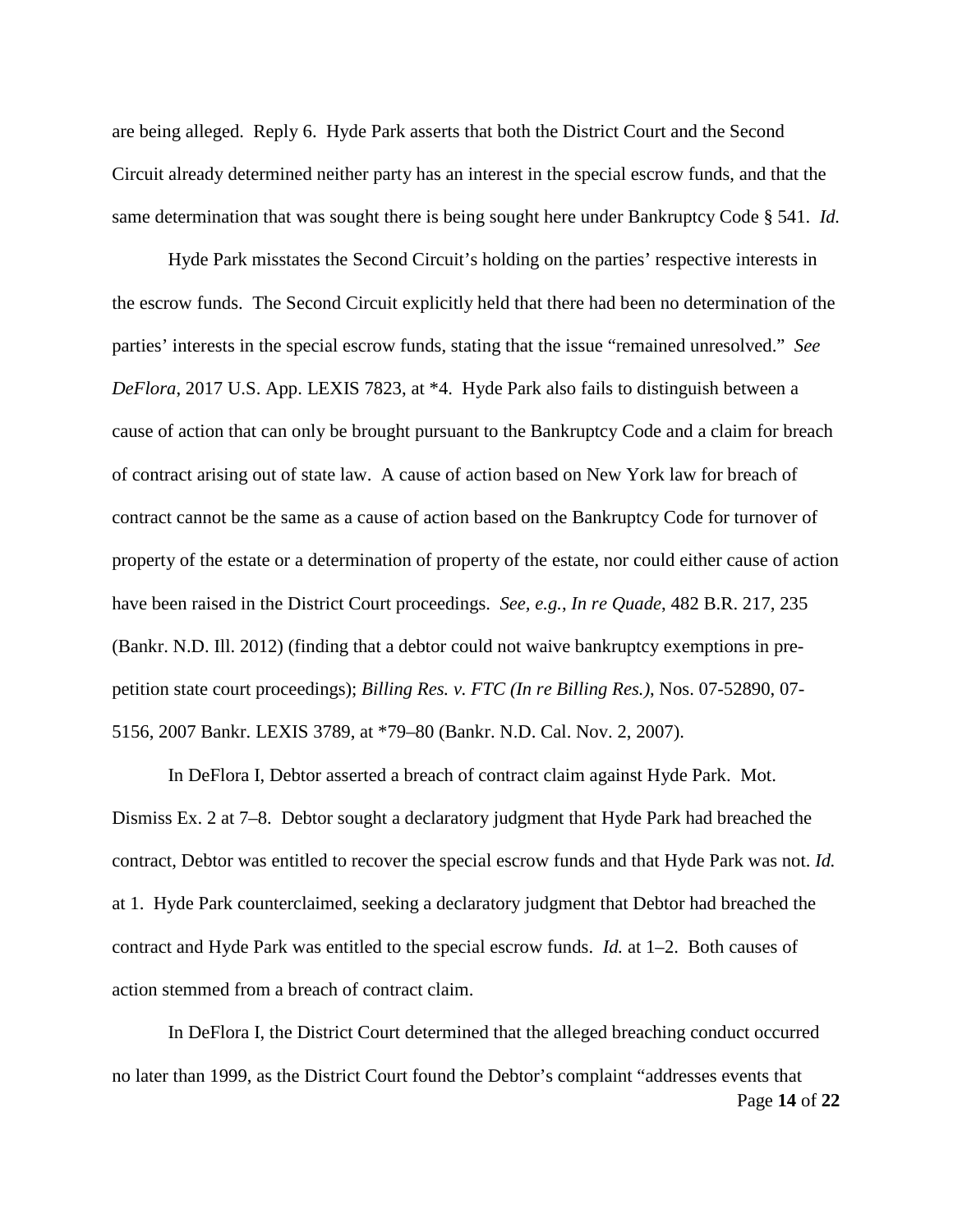occurred in 1999 and mentions no conduct occurring thereafter." *Id.* at 7. Debtor's DeFlora I suit had been filed on September 22, 2008, well over six years later. Based on either the catchall provision in New York Civil Practice Law and Rules § 213(1) or the specific statute of limitations provided for a breach of contract under § 213(2), the District Court found that "[Debtor's] breach of contract claim is governed by the six-year statute of limitations." *Id.* (citing N.Y. C.P.L.R. § 213(2)). The District Court then determined that "[s]ince the declaratory judgment causes of action in [Debtor's] Complaint and [Hyde Park's] Counterclaim arise from the parties' contractual relationship, they too are governed by the six-year state of limitations. *Id.* (citations omitted). The District Court then held that the statute of limitations "bars both [Debtor's] claims and [Hyde Park's] counterclaim." *Id.* The ruling was limited to the right to sue on a breach of contract claim, where the breaching activity occurred more than six years before the complaint was filed, based on the statute of limitations in the New York Civil Practice Law and Rules.

In DeFlora II, Debtor alleged another breach of contract claim against Hyde Park based on new developments. This time, Debtor argued a new breach of contract theory to try and reach the special escrow funds based on the escrow letters sent to Mr. Wrobel. Mot. Dismiss Ex. 5 at 7:19–8:20. The District Court dismissed Debtor's new breach of contract theory, finding that the escrow letters did not provide a plausible basis to conclude the parties intended to settle the dispute over the fair market value of the parcels sold in 1999 after all the land parcels had been sold. *Id.* at 22:22–24:8 In the alternative, assuming no new contract was created, the District Court found that the issue was *res judicata*, as the District Court already determined a contract claim based on the same allegedly breaching behavior was time-barred. *Id.* at 24:9–14.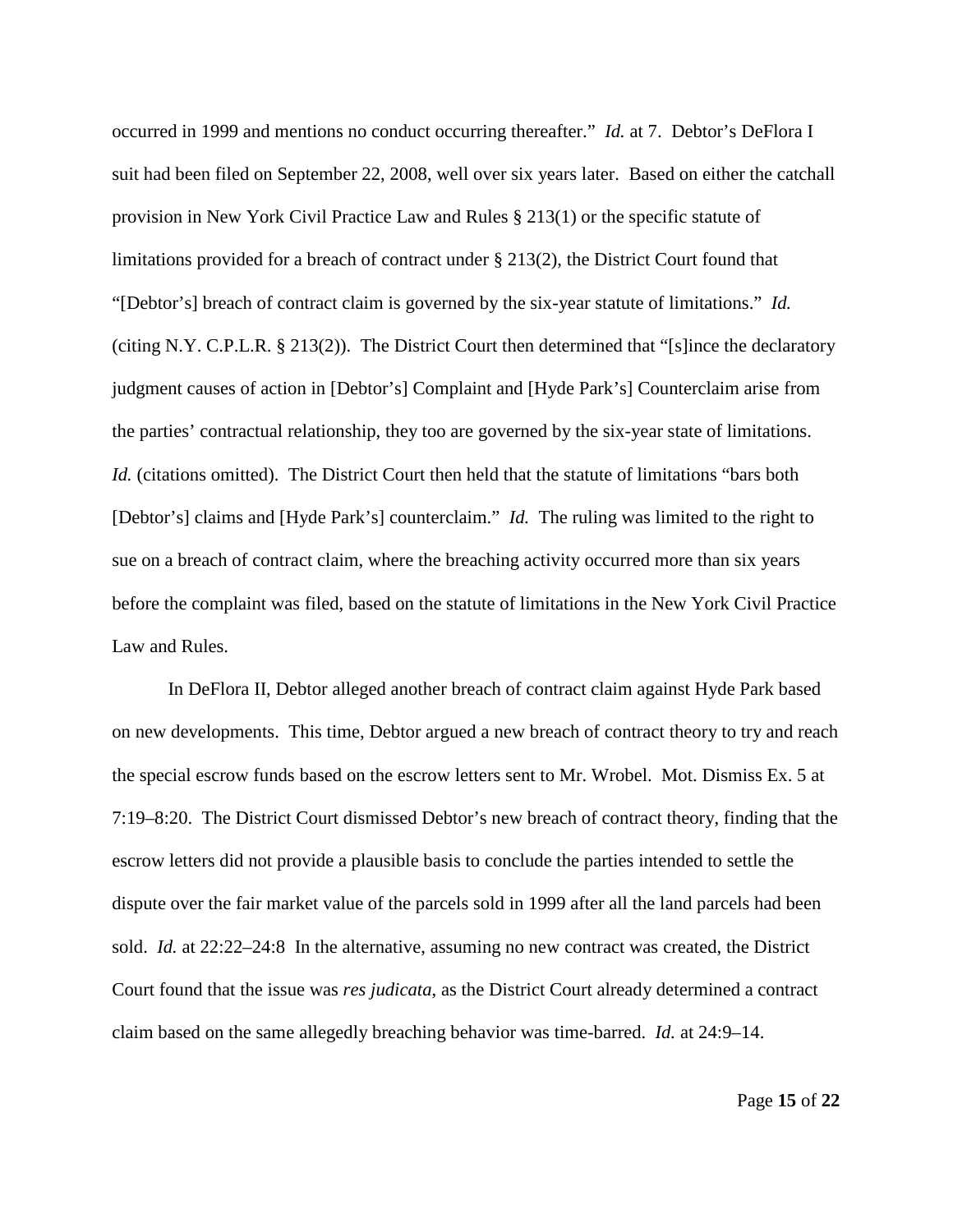*Res judicata* will not bar an entirely separate cause of action, where there was no final determination on the merits. The District Court determined that the parties' breach of contract claims are barred by New York state's statute of limitations law. The District Court did not determine whether either party had a property interest in the escrow funds. While the District Court determined that both Debtor and Hyde Park's contract claims were barred, that was not a determination of an interest in property. As the Second Circuit explicitly said on appeal in DeFlora II, "Hyde Park attempts [to] distinguish 'claims' on the funds (it concedes that DeFlora has none) from an 'interest' in them; but the nature of the parties' respective 'interests' in the escrow funds (and the extent to which they have any) is the very thing that has been disputed in this duplicative litigation, and remains unresolved." *DeFlora*, 2017 U.S. App. LEXIS 7823, at \*4. Clearly then, per the Second Circuit's ruling, there has been no determination on the merits regarding the parties' respective interests in the escrow funds.

Although the contract claim based on the alleged breach of forced escrow in 1999 was time-barred, that does not extinguish the parties' respective interests, whatever they may be, in the escrow funds. The District Court acknowledged the distinction between a claim for payment and an interest in property when it noted that "the parties didn't intend that money to sit there [in the escrow account] forever until the end of time. They intended it to be disposed of." Mot. Dismiss Ex. 5 at 23:10–12, ECF No. 12-6. Even the District Court acknowledged the parties intended to dispose of the escrow funds in some manner, implicitly recognizing that some interest in the property remained. The parties had simply waited too long to resolve that dispute in District Court under New York law on a breach of contract claim. The District Court further urged the parties to negotiate a release of the funds between themselves. Mot. Dismiss Ex. 4 at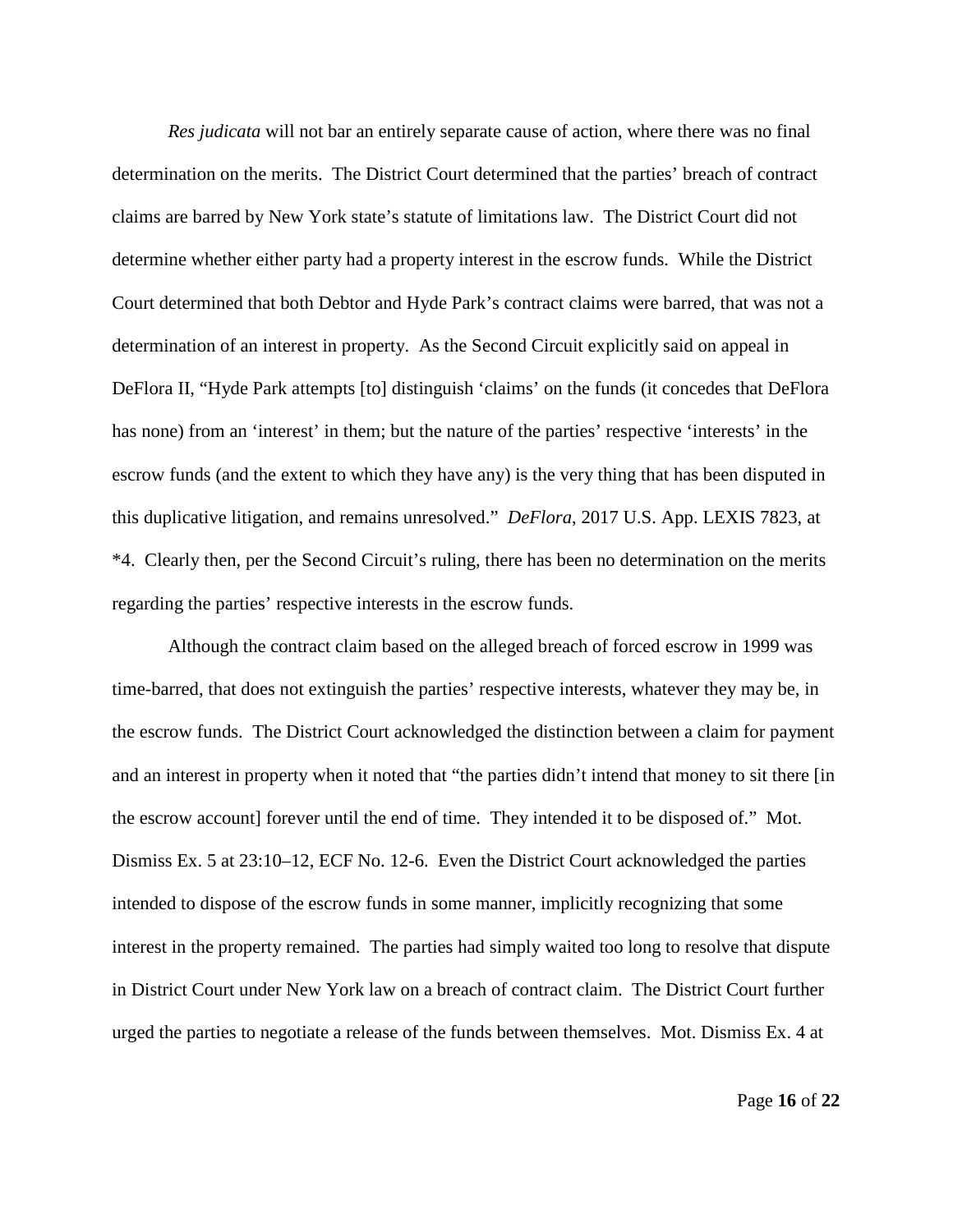27:17–25. The time-barred nature of the contract claim does not extinguish rights in the property, otherwise neither party would be able to negotiate any release of the funds.

Even though the adversary proceeding before this Court may involve some overlapping facts that were alleged in the parties' breach of contract claims in the District Court, the causes of action are not the same and this proceeding for turnover of property of the estate and for a determination of Hyde Park's bankruptcy claims could not have been raised in the District Court. The issue before this Court involves a turnover proceeding under 11 U.S.C. § 543. Under

Bankruptcy Code § 543(a),

[a] custodian with knowledge of the commencement of a [bankruptcy] case . . . concerning the debtor may not make any disbursement from, or take any action in the administration of, property of the debtor, proceeds, product, offspring, rents, or profits of such property, or property of the estate, in the possession, custody, or control of such custodian, except such action as is necessary to preserve such property.

The Bankruptcy Code further directs that a custodian shall

(1) deliver to the trustee any property of the debtor held by or transferred to such custodian, or proceeds, product, offspring, rents, or profits of such property, that is in such custodian's possession, custody, or control on the date that such custodian acquires knowledge of the commencement of the case; and (2) file an accounting of any property of the debtor, or proceeds, product, offspring, rents, or profits of such property, that, at any time, came into the possession, custody, or control of such custodian.

Compliance with § 543 is not optional. Property of the bankruptcy estate held by a custodian

must be turned over to the estate. Further, "the default position under the Bankruptcy Code is

that a debtor is entitled to custody of its property, and 11 U.S.C. § 543 directs custodians of

estate property to turnover such property to the Trustee." *In re Bullitt Utilities, Inc.*, 558 B.R.

173, 178 (Bankr. W.D. Ky. 2016) (footnote omitted).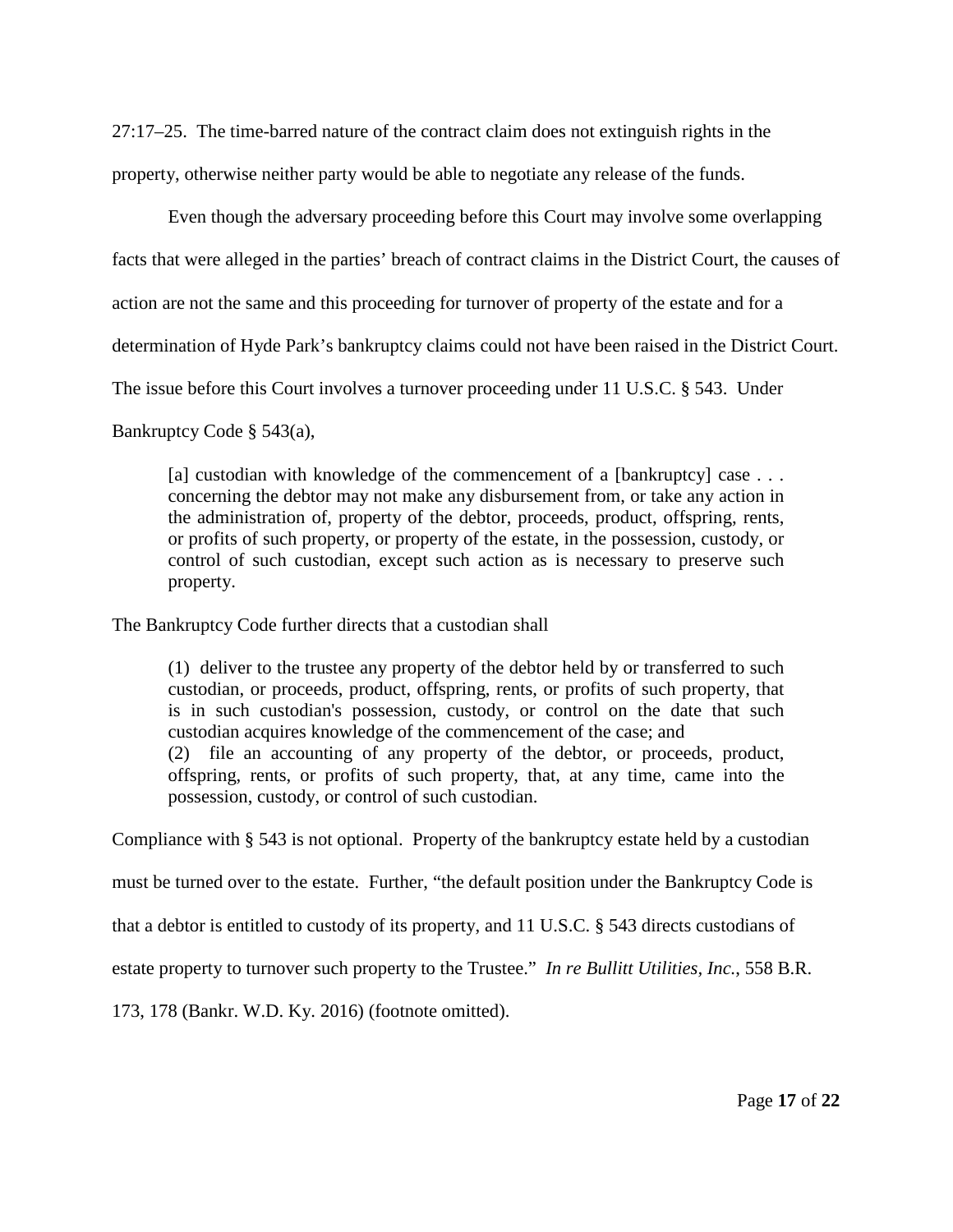Here, the facts that must be alleged to successfully litigate whether something is property of the bankruptcy estate, and for turnover to the bankruptcy estate are different than the facts alleged to show breach of contract. For example, Hyde Park's motion to dismiss alleges that Mr. Wrobel is not a custodian and the special escrow funds are not property of the estate. Under Bankruptcy Code § 541, property of the estate includes "all legal or equitable interests of the debtor in property as of the commencement of the case . . . ." All of the Debtor's interests in property become property of the estate. While neither Hyde Park nor the Debtor can bring a breach of contract claim based on the Debtor's deposit of \$207,116 into the escrow account with Mr. Wrobel, those facts are not determinative of the parties' rights to those special escrow funds. Taking judicial notice of the proceedings held before the District Court and the Second Circuit, this Court cannot see any clear discussion of facts that would determine the interests of the parties in the special escrow funds.

Further, a determination of property of the estate could not have been made by the District Court or the Second Circuit prior to Debtor's filing for bankruptcy. Such a determination is not only a separate cause of action under Bankruptcy Code § 541 and § 543, it is also a determination within the exclusive province of the Bankruptcy Court. *See In re McGuire*, 2015 Bankr. LEXIS 413, at \*33 (Bankr. W.D. Tenn. Jan. 14, 2015); *In re Brock*, 58 B.R. 797, 804 (Bankr. S.D. Ohio 1986); *In re Pruitt*, 401 B.R. 546, 553 (Bankr. D. Conn. 2009). The District Court could not have made a determination on what constituted property of the bankruptcy estate before the bankruptcy case was even filed. Nor could the District Court have made such a determination in a diversity case devoid of any basis in the Bankruptcy Code.

Page **18** of **22** The legal cause of action for turnover under the Bankruptcy Code is also separate from a breach of contract claim under New York law or an action for turnover to enforce an award of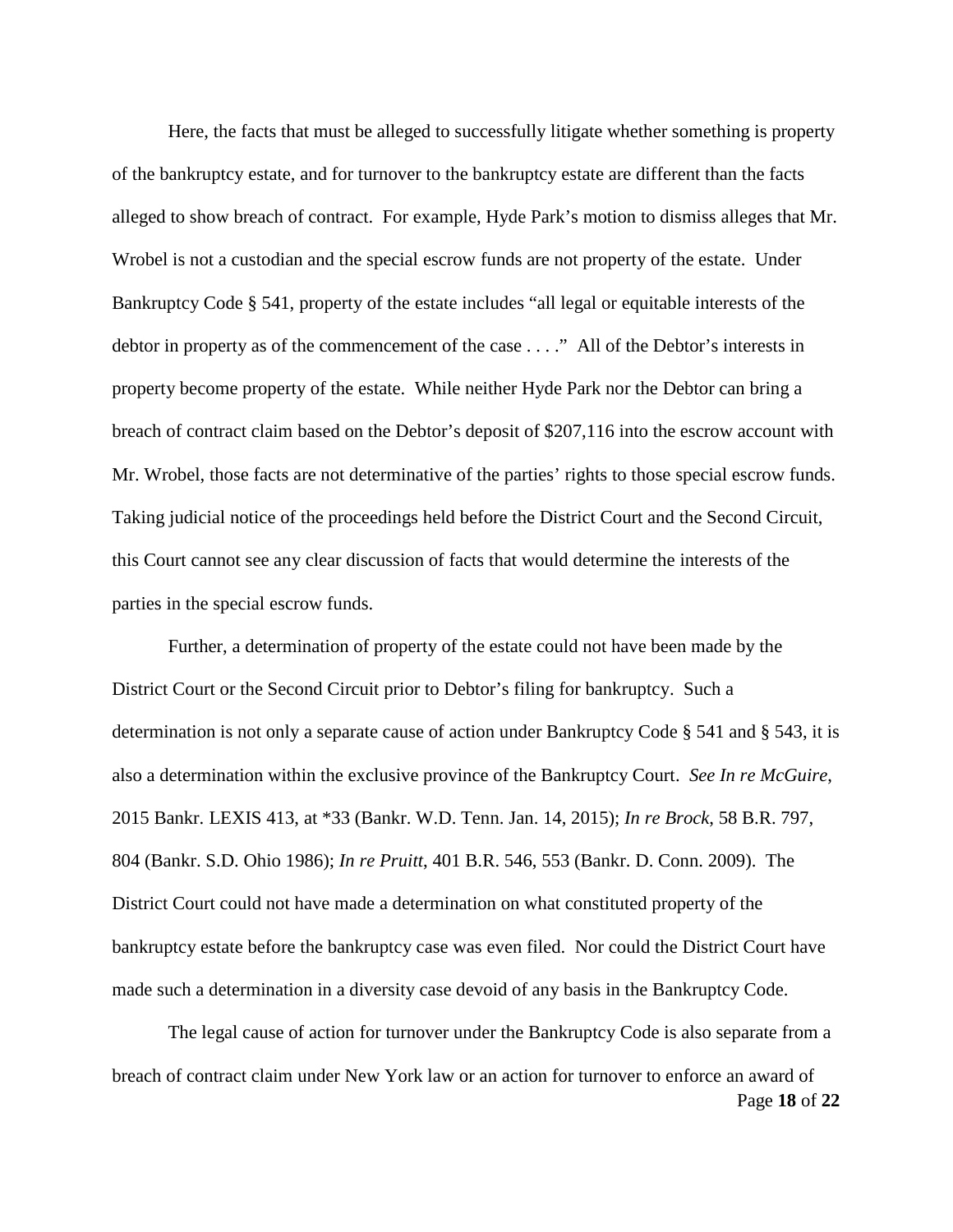attorneys' fees under New York law. The Bankruptcy Code creates a separate cause of action that is only available to a Debtor in bankruptcy, and is different from a cause of action created under state law. *See In re Prof'l Coatings (n.A.)*, 210 B.R. 66, 78 (Bankr. E.D. Va. 1997). The elements of the pleading in the District Court were those for a breach of contract claim and, in Hyde Park's motion to enforce the award of attorneys' fees, for turnover under the New York CPLR §§ 5225 and 5227. These are separate causes of action, with distinct elements from a turnover proceeding under the Bankruptcy Code. The claim for turnover of property of the estate and the requisite determination of property of the estate was not decided by the District Court or the Second Circuit.

On a motion to dismiss, the Court must treat the facts alleged in the complaint as true and draw all inferences in the plaintiff's favor. *Koch v. Christie's Int'l Pub. Ltd. Co.*, 699 F.3d 141, 145 (2d Cir. 2012) (citing *Muto v. CBS Corp.*, 668 F.3d 53, 56 (2d Cir. 2012)). On the face of the facts alleged in the complaint, and taking judicial notice of the District Court and Second Circuit proceedings, *res judicata* does not bar litigation of the counts alleged in Debtor's complaint. The facts that must be alleged here to succeed in a turnover proceeding under Bankruptcy Code § 543 and to determine the nature and validity of Hyde Park's bankruptcy claims will be different than those alleged in the District Court to show breach of contract. While the District Court would have been required to consider the terms of the contract and the nature of the alleged breach, here Debtor must, at the very least, prove to this Court that Mr. Wrobel is a custodian under the definition provided in the Bankruptcy Code and that the escrow funds are property of the estate subject to turnover. The Second Circuit explicitly found that the interests in the special escrow fund remained unresolved. There has been no final determination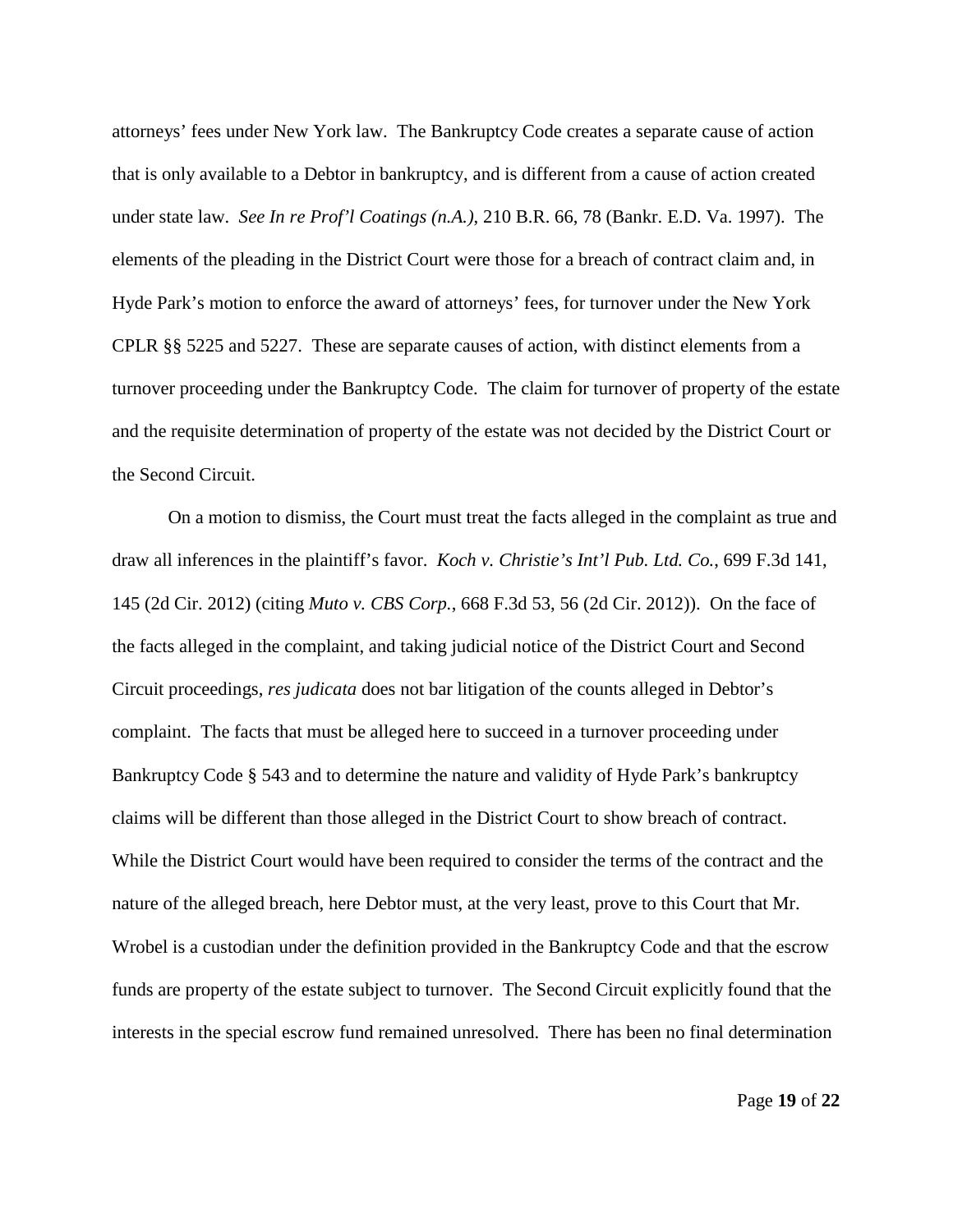on this issue. Moreover, these Bankruptcy causes of action could not have been raised in the District Court. *Res judicata* does not bar the Debtor's complaint.

# **Judicial Estoppel**

"Judicial estoppel is an equitable doctrine that provides that, '[w]here a party assumes a certain position in a legal proceeding, and succeeds in that position, he may not thereafter, simply because his interests have changed, assume a contrary position, especially if it be to the prejudice of the party who has acquiesced in the position formerly taken by him.'" *Fernandez v. Windmill Distrib. Co.*, 2016 U.S. Dist. LEXIS 109330, at \*7 (S.D.N.Y. Aug. 17, 2016) (quoting *New Hampshire v. Maine*, 532 U.S. 742, 749 (2001)). "A party invoking [the judicial estoppel] doctrine 'must show that (1) the party against whom judicial estoppel is being asserted advanced an inconsistent factual position in a prior proceeding, and (2) the prior inconsistent position was adopted by the first court in some manner.'" *United States v. Hussein*, 178 F.3d 125, 130 (2d Cir. 1999) (quoting *AXA Marine & Aviation Ins. (U.K.) Ltd. v. Seajet Indus. Inc.*, 84 F.3d 622, 628 (2d Cir. 1996)).

Judicial estoppel applies to inconsistent factual positions, not alternative legal theories of the case. The Supreme Court has held that judicial estoppel will not bar alternative legal theories. In discussing why judicial estoppel was not appropriate at the summary judgment stage in the case before it, the Supreme Court explained that

[o]ur ordinary rules recognize that a person may not be sure in advance upon which legal theory she will succeed, and so permit parties to "set forth two or more statements of a claim or defense alternately or hypothetically," and to "state as many separate claims or defenses as the party has regardless of consistency."

*Cleveland v. Policy Mgmt. Sys. Corp.*, 526 U.S. 795, 805 (1999) (quoting Fed. Rule Civ. Proc.  $8(e)(2)$ ). The Supreme Court noted that the majority of cases applying judicial estoppel involve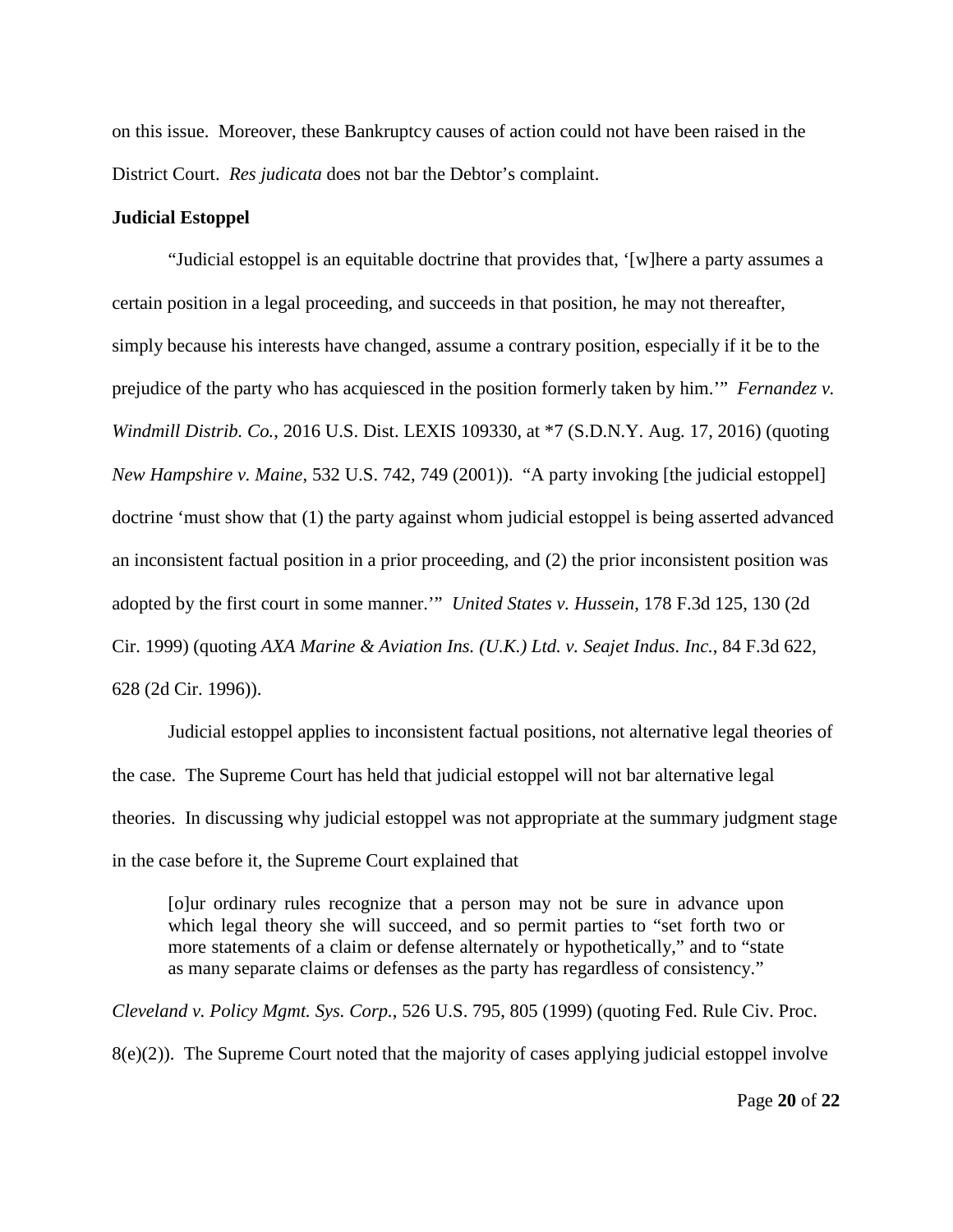purely factual contradictions, although the Supreme Court declined to rule on the law of judicial estoppel at that time. *See id.* at 807. Instead, where the situation involves a legal conclusion, the lower courts were within their authority to insist on an explanation of any inconsistent factual statements that might go to the necessary elements of the claim. *Id.* The inconsistent statements must be factual statements that affect necessary legal elements of a claim. In another case before the Supreme Court regarding the issue of judicial estoppel, the Supreme Court spelled out a variety of factors to consider in determining the applicability of judicial estoppel. The Supreme Court stated that "[a]dditional considerations may inform the doctrine's application in specific factual contexts." *New Hampshire v. Maine*, 532 U.S. 742, 751 (2001).

"The courts invoke judicial estoppel as a means to 'preserve the sanctity of the oath' or to 'protect judicial integrity by avoiding the risk of inconsistent results in two proceedings.'" *Simon v. Safelite Glass Corp.*, 128 F.3d 68, 71 (2d Cir. 1997). The Second Circuit has held that "the doctrine of judicial estoppel [is limited] to situations where the risk of inconsistent results with its impact on judicial integrity is certain.'" *Uzdavines v. Weeks Marine, Inc.*, 418 F.3d 138, 148 (2d Cir. 2005) (quoting *Simon v. Safelite Glass Corp.*, 128 F.3d 68, 72 (2d Cir. 1997)).

Page **21** of **22** On a motion to dismiss, the Court must assume all factual allegations to be true and draw all factual inferences in favor of the plaintiff. *Pearl River Union Free Sch. Dist. v. Duncan*, 56 F. Supp. 3d 339, 353 (S.D.N.Y. 2014) (quoting *Erickson v. Pardus*, 551 U.S. 89, 94 (2007); and then citing *Nielsen v. Rabin*, 746 F.3d 58, 62 (2d Cir. 2014); *Aegis Ins. Servs., Inc. v. 7 World Trade Co.*, 737 F.3d 166, 176 (2d Cir. 2013)); *see also Koch v. Christie's Int'l Pub. Ltd. Co.*, 699 F.3d 141, 145 (2d Cir. 2012) (citing *Muto v. CBS Corp.*, 668 F.3d 53, 56 (2d Cir. 2012)). A judicial estoppel argument requires the Court to find that the Debtor asserted facts in the prior proceeding that are inconsistent with the facts alleged in the complaint before the Court. Hyde